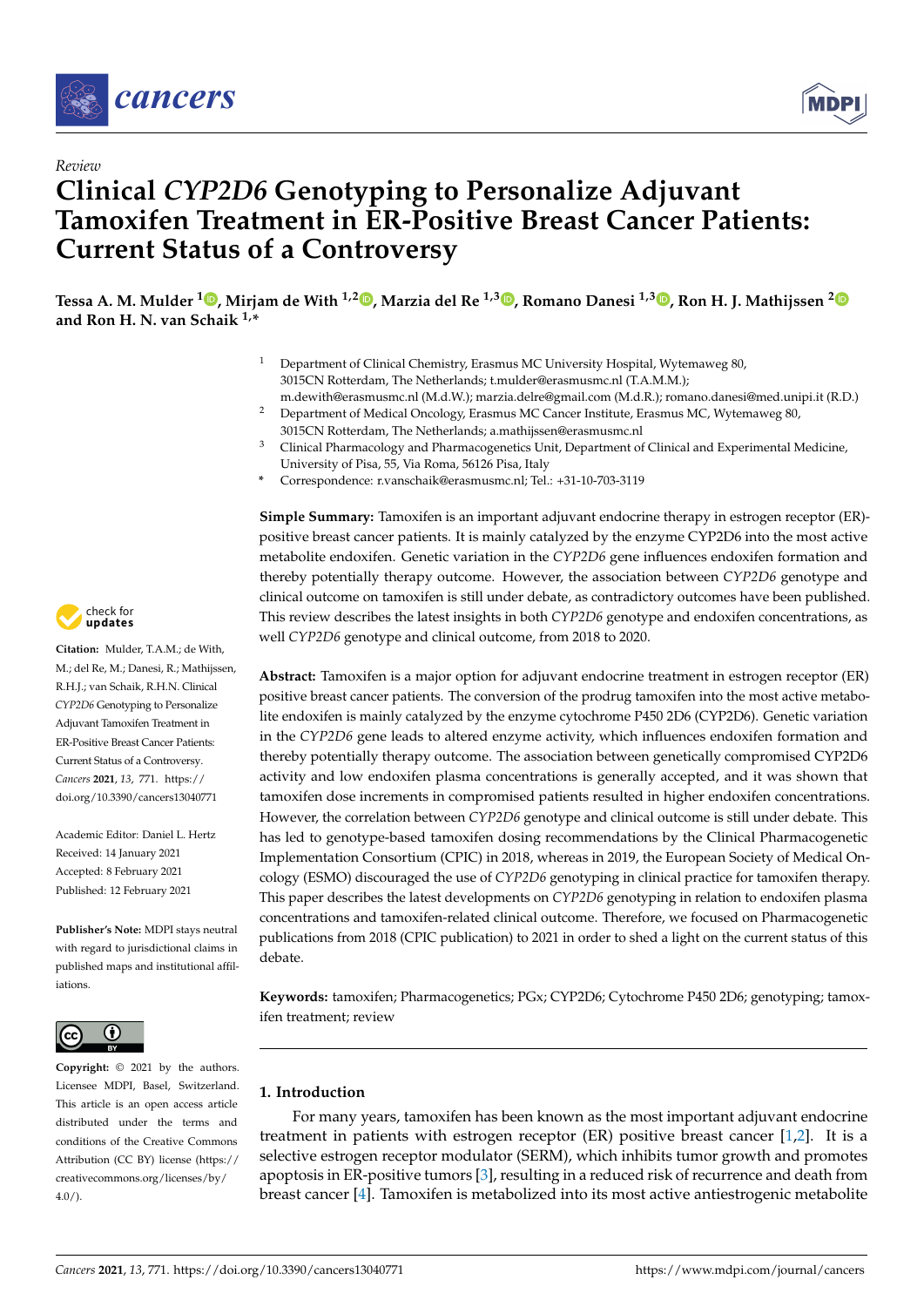endoxifen, predominantly by cytochrome P450 2D6 (CYP2D6). Despite high efficacy, a wide variability in the response of individuals to standard doses of tamoxifen is seen [\[4\]](#page-10-3). Factors influencing drug responses such as gender, age, obesity, drug–drug interactions, drug–food interactions, comorbidity, liver and renal function, pregnancy, circadian rhythm, as well as genetic factors could possibly explain this wide variability [\[5–](#page-10-4)[10\]](#page-10-5).

As genetic variation in *CYP2D6* leads to altered enzyme activity and thereby potentially to an affected efficacy [\[5\]](#page-10-4), pharmacogenetic (PGx) testing could play a major role in optimizing tamoxifen treatment. Nowadays, PGx testing is available for an increasing number of drugs, mainly in psychiatric but also for cardiologic and oncologic applications. However, only a small number of drugs are considered to require upfront genotyping, such as *HLA-B\*5701* genotyping for abacavir, *CYP2C19* genotyping for clopidogrel, and *DPYD* testing for fluoropyrimidines treatment [\[11–](#page-10-6)[13\]](#page-10-7). The challenge of PGx testing is to obtain actionable information of genetic variants and their influence on outcome. Experts differ in their interpretation of published evidence and their recommendations [\[5\]](#page-10-4). This also applies to tamoxifen. Whereas the first studies on *CYP2D6* genotyping for optimizing tamoxifen therapy based on pharmacokinetic studies [\[14\]](#page-10-8) or outcome [\[15,](#page-10-9)[16\]](#page-10-10) were published in 2005, its clinical implementation is still being debated [\[17](#page-10-11)[,18\]](#page-10-12). The controversy was most prominently seen in 2012. At that time, two studies were published, and both concluded there was no significant association between *CYP2D6* genotype and outcome in breast cancer patients treated with adjuvant tamoxifen therapy [\[19](#page-10-13)[,20\]](#page-10-14). This triggered several researchers with opposite visions, leading to a correspondence as published in the JNCI [\[21](#page-10-15)[–24\]](#page-11-0). In 2013, several meta-analyses were performed in order to answer the question of whether *CYP2D6* status affects clinical outcomes in tamoxifen therapy [\[25](#page-11-1)[–29\]](#page-11-2). However, also these findings yielded contradictory results. In 2018, the Clinical Pharmacogenetics Implementation Consortium (CPIC) published a recommendation on *CYP2D6* genotyping for guiding adjuvant tamoxifen therapy, thus supporting the importance of the *CYP2D6* genotype in tamoxifen therapy. However, the European Society for Medical Oncology (ESMO) indicated in a publication in 2019 that according to their view, there was no place for *CYP2D6* genotyping in a clinical setting [\[18\]](#page-10-12).

According to predictions, over 3 million women will be diagnosed with breast cancer in 2040 [\[30\]](#page-11-3), which triggers the strong need for optimizing tamoxifen treatment. Therefore, the primary objective of this review is to discuss new data on *CYP2D6* genotyping in breast cancer patients treated with tamoxifen. In addition, we included some other factors influencing plasma concentrations of tamoxifen and its metabolites. We searched for relevant studies published from 2018 (publication CPIC) to 2021 on *CYP2D6* genotype in relation to endoxifen levels and tamoxifen-related clinical outcome.

## **2. Tamoxifen Metabolism**

Tamoxifen is a prodrug, which is converted into multiple derivatives by phase I enzymes. Among these, 4-hydroxytamoxifen (4OH-TAM) and endoxifen show the strongest affinity with the ER  $[2,31]$  $[2,31]$ . As the plasma concentration of endoxifen is 6 to 12 times higher compared with 4OH-TAM, and endoxifen has the lowest IC50 at the ER, endoxifen is considered the major active tamoxifen metabolite [\[2](#page-10-1)[,31\]](#page-11-4). Tamoxifen is *N*-demethylated, predominantly by CYP3A4 and CYP3A5, resulting in inactive *N*-desmethyltamoxifen (NDM-TAM) (Figure [1\)](#page-2-0). 4-hydroxylation of NDM-TAM is nearly exclusively performed by CYP2D6, resulting in the formation of 4-hydroxy-*N*-desmethyltamoxifen, also known as endoxifen [\[2,](#page-10-1)[31\]](#page-11-4). As shown in Figure [1,](#page-2-0) demethylation and hydroxylation can also occur in the opposite order, resulting a different intermediate metabolite called 4-hydroxytamoxifen (4OH-TAM) [\[2](#page-10-1)[,31\]](#page-11-4). As NDM-TAM is the primary metabolite regarding plasma concentrations, the demethylation followed by hydroxylation is supposed to be the main route [\[32\]](#page-11-5).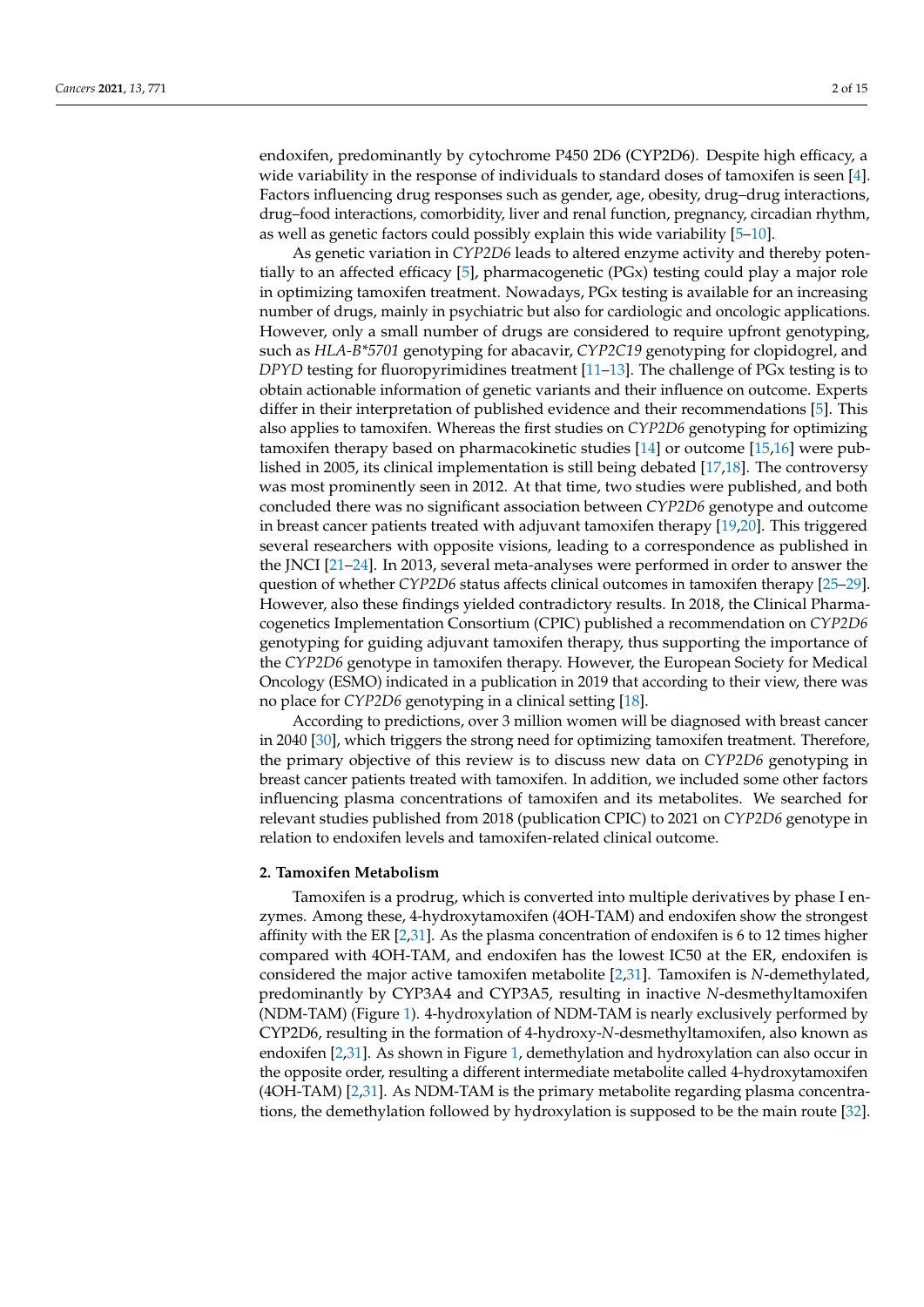<span id="page-2-0"></span>

**Figure 1.** Simplistic representation of the main biotransformation of tamoxifen and its metabolites. The generation of N-desmethyltamoxifen (NDM-TAM) is predominantly catalyzed by CYP3A4/5, whereas especially CYP2D6 is responsible for the formation of 4-hydroxytamoxifen (4OH-TAM) and endoxifen. The activity of metabolites is shown using red to indicate for inactivity and green for activity. The various metabolites are inactivated by UGTs and SULTs, mainly isoform SULT1A1. Abbreviations: CYP: Cytochrome P450 isoenzymes, UGT: UDP-glucuronosyltransferase, SULT: sulfotransferase isoenzyme. Figure based on Jin, et al. [\[14\]](#page-10-8).

## **3. Cytochrome P450 2D6**

CYP2D6 is involved in the metabolism of  $\approx$ 25% of the most commonly used drugs, whereas it only accounts for approximately 2% of total liver CYP protein capacity [\[2,](#page-10-1)[33\]](#page-11-6). As shown in Figure [1,](#page-2-0) CYP2D6 is responsible for the specific conversion of NDM-TAM to endoxifen [\[31\]](#page-11-4). Therefore, CYP2D6 is considered the most important drug-metabolizing enzyme in tamoxifen metabolism. The *CYP2D6* gene is located on chromosome 22q13.2 and is highly polymorphic [\[34\]](#page-11-7). Currently, approximately 150 single nucleotide polymorphisms (SNPs) and 100 allelic variants are described [\[35\]](#page-11-8). Genetic polymorphisms may result in non-functional or reduced function alleles. Copy number variations, such as *CYP2D6* gene deletions and *CYP2D6* gene duplications, also occur [\[31](#page-11-4)[,36\]](#page-11-9). This genetic variability results in individuals showing a broad spectrum of enzyme activities, indicated as poor (PM), intermediate (IM), normal (NM) or ultra-rapid metabolizers (UM) based on genetic composition [\[17](#page-10-11)[,36\]](#page-11-9). Another approach is to use Activity Scores (AS), in which normal alleles are assigned a value of 1.0, decreased activity alleles are assigned a score of 0.5, and null alleles are assigned a score of 0.0 [\[17\]](#page-10-11). Genetic variants can be specific for certain populations and rarely found in other populations [\[33](#page-11-6)[,37\]](#page-11-10). The variation in allele frequency results in differences in metabolic CYP2D6 activity amongst ethnic groups [\[33\]](#page-11-6).

A translation of *CYP2D6* genotype into predicted CYP2D6 phenotype is shown in Table [1.](#page-3-0) Important changes were published in 2019, where it was internationally agreed to harmonize the *CYP2D6\*1/\*4* interpretation from an Extensive/Normal metabolizer phenotype (CPIC definition until 2017, mostly used in US) into an Intermediate Metabolizer phenotype (definition used by the Dutch Pharmacogenetics Working Group (DPWG), which is mostly used in Europe). The second important change concerns the *CYP2D6\*10* allele, which was downgraded from AS = 0.5, comparable to other decreased activity alleles such as \*9 and \*41, to AS = 0.25 [\[38](#page-11-11)[,39\]](#page-11-12).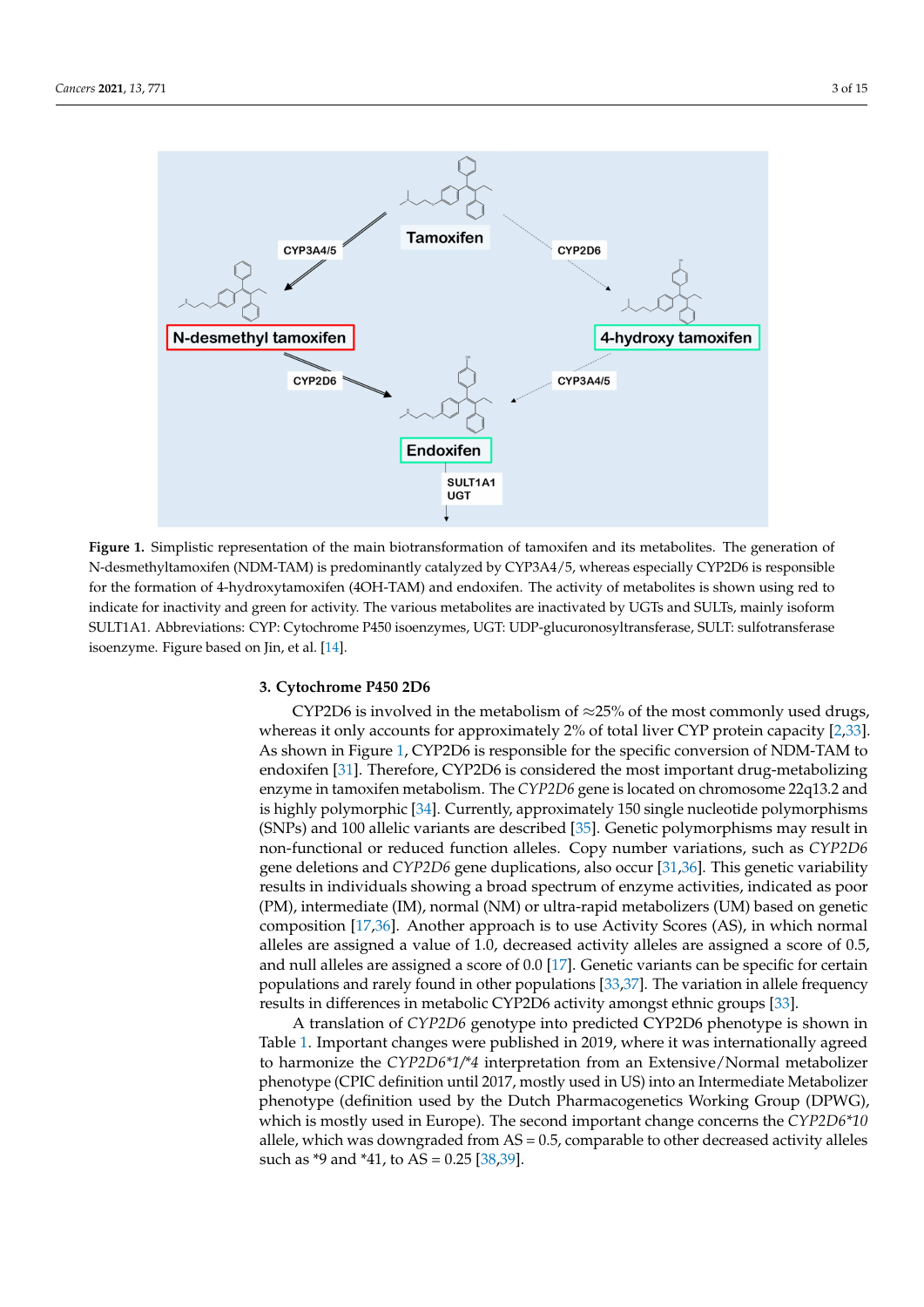<span id="page-3-0"></span>

| Table 1. Adapted final consensus CYP2D6 genotype to phenotype table. Combining the previous CPIC and DPWG            |
|----------------------------------------------------------------------------------------------------------------------|
| guidelines and adding new pharmacogenetic insights [38]. Abbreviations: CYP2D6: Cytochrome P450 2D6, UM: ultra-rapid |
| metabolizer, NM: normal or extensive metabolizer, IM: intermediate metabolizer, PM: poor metabolizer, CPIC: Clinical |
| Pharmacogenetic Implementation Consortium, DPWG: Dutch Pharmacogenetics Working Group.                               |

| <b>Likely Phenotype</b> | <b>CURRENT CPIC</b><br><b>Activity Score Definition</b> | <b>CURRENT DPWG</b><br><b>Activity Score Definition</b> | <b>NEW Standardized</b><br><b>Activity Score Definition</b> |
|-------------------------|---------------------------------------------------------|---------------------------------------------------------|-------------------------------------------------------------|
| CYP2D6 UM               | >2                                                      | >2.5                                                    | >2.25                                                       |
| CYP2D6 NM               | $1 - 2$                                                 | $1.5 - 2.5$                                             | $1.25 - 2.25$                                               |
| CYP2D6 IM               | $0.5\,$                                                 | $0.5 - 1.0$                                             | $0.25 - 1.0$                                                |
| CYP2D6 PM               |                                                         |                                                         |                                                             |

Most recently, Lee et al. suggested a dichotomization into normal and slow metabolizer CYP2D6 groups in an effort to improve and simplify the current system [\[40\]](#page-11-13). Nonetheless, these authors also recommend considering the direct measurement of endoxifen plasma concentrations, as *CYP2D6* genotype is not solely responsible for systemic endoxifen levels. In line with this recommendation, several authors [\[41–](#page-11-14)[44\]](#page-11-15) as well as the CPIC tamoxifen guideline [\[17\]](#page-10-11) suggest that individualized dosing (e.g., therapeutic drug monitoring, TDM) might be a better option, instead of using a standard dosage of 20 mg tamoxifen per day. Another option is direct phenotyping, using dextromethorphan as a CYP2D6 phenotyping probe [\[45](#page-11-16)[–47\]](#page-11-17). The advantage of this approach is that no genotype to phenotype translation is required, and that dose adjustment can be determined before the start of therapy [\[47\]](#page-11-17). Nevertheless, there are many more metabolites with unknown or estrogen-like properties [\[48\]](#page-12-0). Therefore, tamoxifen dosing solely based on (predicted) endoxifen blood concentrations might not be the best approach.

# **4. Influence of Other Drug Metabolizing Enzymes**

In addition to CYP3A4/5 and CYP2D6, other CYP enzymes such as CYP2C9, CYP2C19, and CYP3A4 are involved in the tamoxifen metabolism. It is shown that genetic variation in these genes affects tamoxifen and metabolite plasma concentrations [\[49–](#page-12-1)[58\]](#page-12-2), although not all studies support these associations [\[59](#page-12-3)[–62\]](#page-12-4). Several groups [\[59](#page-12-3)[,61,](#page-12-5)[62\]](#page-12-4) examined the effect of variation in multiple CYP genes, but all concluded that only genetic variation in *CYP2D6* was associated with plasma concentrations of endoxifen.

The most important phase II enzymes in tamoxifen metabolism are uridine 5'-diphosphoglucuronosyltransferases (UGTs) and sulfotransferases (SULTs), primarily SULT1A1 [\[31](#page-11-4)[,63\]](#page-12-6). Associations between genetic variation in UGTs or SULT1A1 and lower enzymatic activity [\[64\]](#page-12-7), higher plasma levels of tamoxifen metabolites [\[65](#page-12-8)[,66\]](#page-12-9), or worse clinical outcome [\[66\]](#page-12-9) were published. Therefore, these findings highlight the potential influence of UGTs and SULTs on tamoxifen disposition in breast cancer patients. In this light, the influence of the UGT inhibitor probenecid on tamoxifen metabolism is currently under investigation, and the results of this study are expected in 2021 (see Dutch Trial Registry: [https://www.trialregister.nl/trial/8444,](https://www.trialregister.nl/trial/8444) accessed on 28 November 2020). It is important to keep in mind that many enzymes may simultaneously influence the plasma levels of tamoxifen and its metabolites and therefore may also influence tamoxifen treatment efficacy.

## **5. Factors Affecting Endoxifen Levels**

Madlensky et al. [\[67\]](#page-12-10) reported in 2011 that patients with endoxifen levels >5.97 ng/mL (≈16 nM) had a 26% lower relative risk of breast cancer recurrence (hazard ratio (HR): 0.74; 95% confidence interval (CI) 0.55–1.00). In 2015, a comparable threshold for tamoxifen efficacy of plasma endoxifen at 5.2 ng/mL was described [\[50\]](#page-12-11). However, this threshold was questioned, because the study was not designed to determine this endoxifen threshold [\[68](#page-12-12)[,69\]](#page-13-0). In 2020, in all homozygous carriers of *CYP2D6* non-functional alleles, but also in carriers of two reduced function alleles, significantly reduced endoxifen levels were observed [\[70\]](#page-13-1). A total of 118 Swedish premenopausal breast cancer patients genotyped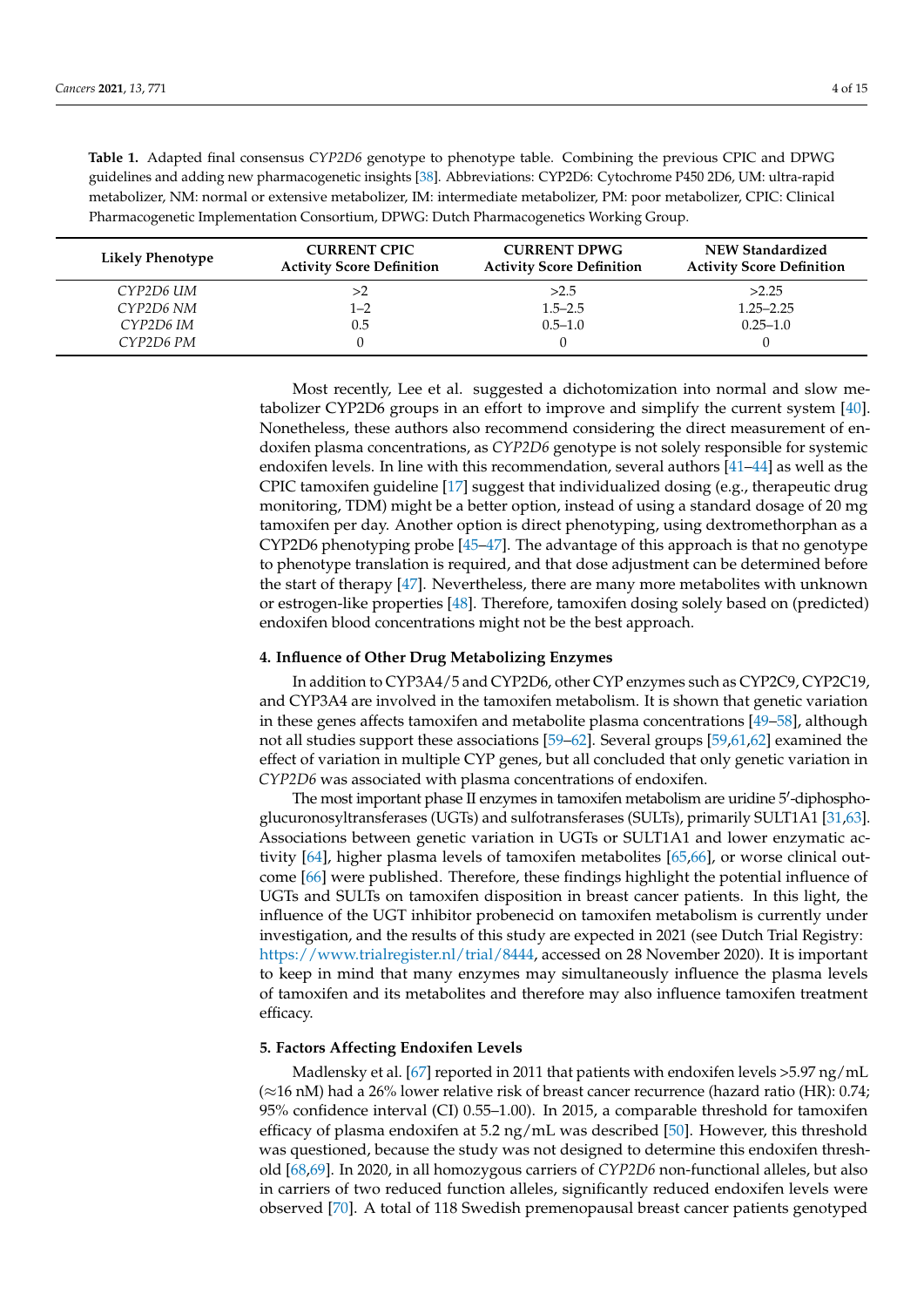for nine different allelic variants using blood as a source of genomic DNA showed that the endoxifen concentration in 32% of patients did not reach this putative threshold. Both NMs as well as UMs had endoxifen levels higher than the threshold of 5.9 ng/mL. Median endoxifen levels were 9.60 (interquartile range (IQR): 7.5–12.2) for normal or extensive metabolizers (NMs) and 12.8 (IQR: 9.7–16.0) ng/mL for ultra-rapid metabolizers (UMs). Poor metabolizers (PMs) and intermediate metabolizers (IMs) had endoxifen concentrations below this level (1.6–5.2 ng/mL). Interestingly, there was no statistical difference in endoxifen levels between PMs carrying two non-functional alleles and patients with the two decreased activity alleles *\*41/\*41* or the combination *\*41*/non-functional (defined as IM).

Nardin et al. [\[71\]](#page-13-2) also confirmed in 2020 that tamoxifen metabolite levels were affected by the *CYP2D6* genotype, with the strongest effect for endoxifen concentrations. PMs carrying two non-functional alleles had 4.5 to 5.5 times lower endoxifen concentrations than NMs carrying two functional alleles. This study was conducted in 192 Brazilian breast cancer patients with endoxifen concentrations measured at 3, 6, and 12 months after the start tamoxifen treatment. Additionally, CYP2D6 phenotypes significantly predicted tamoxifen metabolite levels across all time points in multivariate analyses [\[71\]](#page-13-2).

Taken together, these studies [\[70](#page-13-1)[,71\]](#page-13-2) confirmed that CYP2D6 metabolizer status is a strong determinant of endoxifen plasma concentration and that increasing CYP2D6 allele activity correlates with increasing plasma levels.

# *5.1. Tamoxifen Dose Escalation and Endoxifen Levels*

Breast cancer patients with lower endoxifen levels than the published efficacy threshold of 5.9 ng/mL might benefit from a higher dose tamoxifen than the standard 20 mg/day. Khalaj et al. [\[72\]](#page-13-3) performed a prospective clinical trial with a total of 134 Iranian ERpositive breast cancer patients. Patients with AS = 1 (*n* = 15) and AS = 0–0.5 (*n* = 2) received dose-adjusted therapy of 30 and 40 mg/day, respectively. Before dose escalation, the mean endoxifen concentration differed significantly between genetic phenotype groups, and a correlation between plasma endoxifen concentrations and CYP2D6 activity was observed, although considerable inter-individual variability within the metabolizer groups was present [\[72\]](#page-13-3). Dose adjustment in patients with  $AS = 0-1$  also resulted in a significant increase in median endoxifen plasma concentrations, from 11.9 nM at baseline to 23.5 nM after 8 months [\[72\]](#page-13-3). This resulted in comparable endoxifen plasma concentrations as compared to patients with AS > 1 receiving the standard dose of 20 mg/day.

Tamura et al. [\[73\]](#page-13-4) investigated the effect of *CYP2D6* genotype-guided tamoxifen dosing in a randomized, open-label, phase II study, in which 186 Japanese breast cancer patients were genotyped. Patients carrying at least one *CYP2D6* variant allele were randomly assigned to two groups: regular tamoxifen dosage (RD, *n* = 66, 20 mg/day) and increased tamoxifen dosage (ID,  $n = 70$ , 40 mg/day). This resulted in a significantly higher median serum through endoxifen concentration in the ID group as compared to the regular dose (RD) group [\[73\]](#page-13-4). In 2011, Irvin et al. [\[74\]](#page-13-5) also demonstrated that dose escalation to 40 mg tamoxifen/day in American PM and IM breast cancer patients resulted in higher endoxifen plasma levels, as compared to PM and IM patients receiving the standard dose. The median plasma concentration increased by a factor of 1.2 in IMs and 3.1 in PMs. In 2015, Welzen et al. [\[75\]](#page-13-6) performed a similar study in four PM and 12 IM breast cancer patients after tamoxifen dose adjustment from 20 to 40 mg/day. This showed an increment in median plasma concentration of endoxifen by a factor of 2.05 in PMs and by a factor of 1.83 in IMs. Nevertheless, after dose adjustment, there was still a significant difference remaining in endoxifen concentrations between NM and PM patients in both studies [\[74](#page-13-5)[,75\]](#page-13-6). In 2015, Martinez de Dueñas et al. [\[76\]](#page-13-7) showed similar levels of endoxifen concentrations in PM patients after dose escalation to 40 mg/day ( $n = 11$ ) and subsequently to 60 mg/day ( $n = 8$ ), and NM patients were treated with the standard tamoxifen dose. After increase of the dosage, no significant increase in the occurrence of the most common side effect (hot flashes) or severe side effects was found [\[72](#page-13-3)[,73\]](#page-13-4). Meanwhile, the frequency of vomiting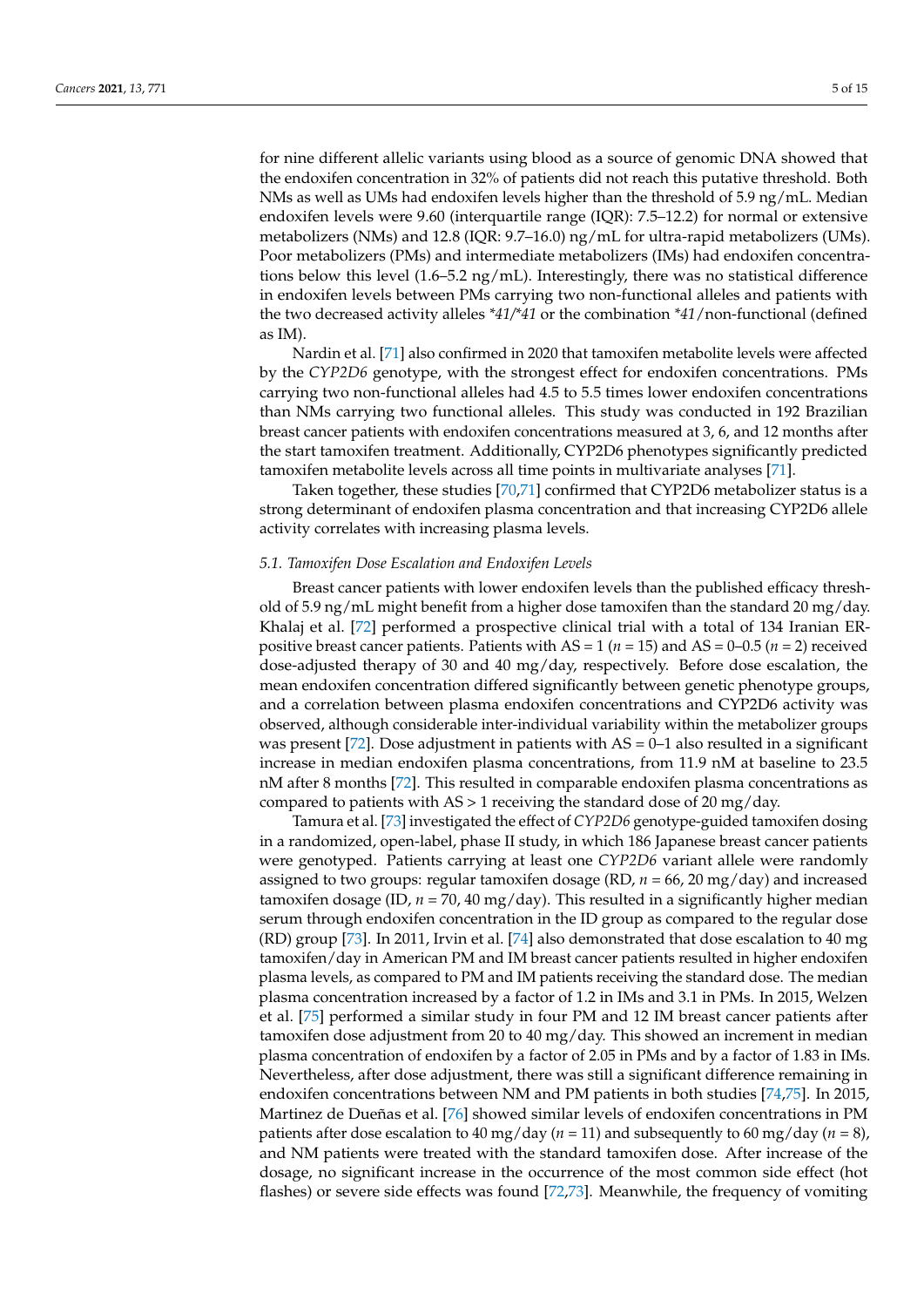and agitation did increase, although only slightly [\[72\]](#page-13-3). This finding was in contrast with the previous studies [\[74–](#page-13-5)[76\]](#page-13-7), which reported no difference in the occurrence of side effects.

Currently, in the Netherlands, a large prospective clinical trial is ongoing in early stage ER-positive breast cancer patients, in order to assess the feasibility of TDM-guided dosing of tamoxifen in clinical practice (the TOTAM study). In this study, patients are genotyped for *CYP2D6* polymorphisms, and endoxifen concentrations are determined 3 months after the start of tamoxifen treatment [\(https://www.trialregister.nl/trial/6918,](https://www.trialregister.nl/trial/6918) accessed on 28 November 2020). Patients with endoxifen levels below 16 nM ( $\approx$ 5.97 ng/mL) receive a dose adjustment of tamoxifen. Subsequently, endoxifen concentrations were monitored during a period of 2 years. The first positive results have recently been presented at the ESMO virtual congress 2020 and confirm that TDM-guided dosing is feasible in order to optimize endoxifen levels [\[77\]](#page-13-8).

#### *5.2. Patient Therapy Adherence and Endoxifen Levels*

The plasma concentration of endoxifen is affected by many factors (Figure [2\)](#page-5-0). An important factor is treatment adherence. It is seen that breast cancer patients stop tamoxifen treatment before completing the standard treatment period of 5 years. Reasons for quitting early are the development of side effects, suboptimal patient physician communication, or low perception of the tumor recurrence risk [\[71\]](#page-13-2). Multivariate analyses showed that about 47% of tamoxifen plasma concentration variability is explained by patient adherence behavior; in addition, the combination of *CYP2D6* genotype and adherence behavior explained 40% of endoxifen plasma concentration variability at 12 months [\[71\]](#page-13-2).

<span id="page-5-0"></span>

**Figure 2. Schematic overview of factors influencing plasma concentrations of endoxifen.** Known factors are genetic influences (e.g., *CYP2D6* polymorphisms but also non-*CYP2D6* polymorphisms), drug–drug interactions (e.g., concomitant use of CYP2D6 inhibitors), other factors (e.g., food, lifestyle, gender, age), tamoxifen dose, treatment adherence, and additional unknown factors.

He et al. [\[78\]](#page-13-9) investigated the relationship between CYP2D6 metabolizer status and tamoxifen discontinuation in a prospective–retrospective study, showing that UMs had a discontinuation rate of 18.8% at 6 months after the start of tamoxifen treatment. This was significantly higher than the discontinuation rate of NMs (6.7%) [\[78\]](#page-13-9). At the same time point, no significant difference in tamoxifen discontinuation was found for PMs (7.1%) or IMs (7.6%), as compared to NMs (6.7%) [\[78\]](#page-13-9).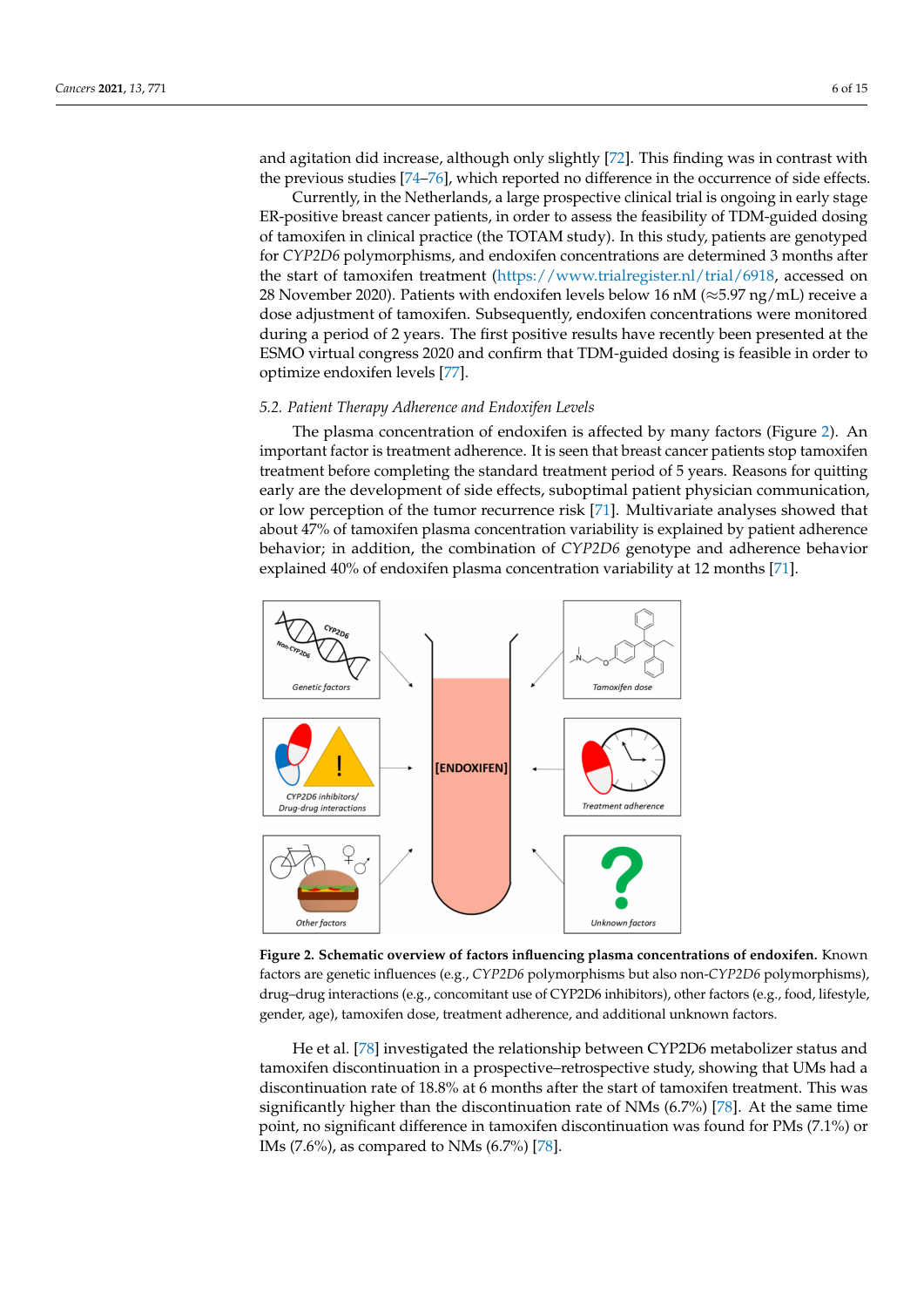## *5.3. Drug–Drug Interactions*

Drug–drug interactions (DDIs) represent one of the major confounding factors for the evaluation of drug efficacy, and their clinical relevance is not always thoroughly investigated [\[79,](#page-13-10)[80\]](#page-13-11). As tamoxifen is co-prescribed with CYP2D6 inhibitors, as shown by Arafah et al. in 499 Saudi patients [\[81\]](#page-13-12), it is of critical importance to understand if and how concomitant treatment with CYP2D6 inhibitors can influence tamoxifen and metabolite levels.

Borges et al. [\[82\]](#page-13-13) prospectively enrolled 158 tamoxifen-treated patients, analyzed the *CYP2D6* genotype, and measured plasma concentrations of tamoxifen and its metabolites. It seems endoxifen plasma concentrations were significantly lower in CYP2D6 NMs with the concomitant use of (strong) CYP2D6 inhibitors as compared to those without the concomitant use of CYP2D6 inhibitors  $(23.5 \pm 9.5 \text{ nM vs. } 84.1 \pm 39.4 \text{ nM}$ , respectively) [\[82\]](#page-13-13). Similar results are shown if tamoxifen is concomitant used with selective serotonin reuptake inhibitors (SSRIs) [\[14\]](#page-10-8). In this study, endoxifen levels in NMs taking CYP2D6 inhibitors were 58% lower than in patients who did not use CYP2D6 inhibitors [\[14\]](#page-10-8). In a prospective trial, including patients treated with adjuvant tamoxifen, the influence of concomitant paroxetine use was studied [\[83\]](#page-13-14). Measuring plasma levels of tamoxifen and its metabolites in 12 women, before and after 4 weeks of paroxetine co-administration, showed significant lower endoxifen concentrations if tamoxifen is concomitantly used with paroxetine (from a mean of 12.4 ng/mL to 5.5 ng/mL) [\[83\]](#page-13-14). In addition, Binkhorst et al. [\[6\]](#page-10-16) showed that switching patients using tamoxifen from a strong SSRI to a minor SSRI resulted in dramatically increased endoxifen concentrations. Monte et al. [\[84\]](#page-13-15) showed in a prospective study that the co-administration of a CYP2D6-dependent probe drug (dextromethorphan) resulted in a 9.49 times higher chance of genotype–phenotype discordance based upon 3 h DX/DM ratio [\[84\]](#page-13-15).

These studies indicate an important role of DDIs on tamoxifen activation. Treating physicians should take this into account in order to minimize deleterious interactions that may reduce drug efficacy [\[85\]](#page-13-16).

Studies regarding the *CYP2D6* genotype and additional factors on plasma concentration endoxifen described in this section are summarized in Table [2.](#page-6-0)

<span id="page-6-0"></span>

| Table 2. Summary of described recent studies on CYP2D6 genotyping, and additional factors on plasma concentrations |  |  |
|--------------------------------------------------------------------------------------------------------------------|--|--|
| endoxifen.                                                                                                         |  |  |

| Reference                                            | End-Point                                                                                          | N. PTS.  | <b>Material and Methods</b>                                                                 | <b>Results</b>                                                                                                                                                                                                                                                                                                                 |
|------------------------------------------------------|----------------------------------------------------------------------------------------------------|----------|---------------------------------------------------------------------------------------------|--------------------------------------------------------------------------------------------------------------------------------------------------------------------------------------------------------------------------------------------------------------------------------------------------------------------------------|
| Thorén et al., 2020 [70]<br>Nardin et al., 2020 [71] | Endoxifen plasma<br>concentrations in PM, IM,<br>NM, and UM patients                               | 118, 192 | CYP2D6 genotyping;<br>LC-MS/MS                                                              | CYP2D6 metabolizer status is a strong determinant<br>of plasma endoxifen concentrations. Increasing<br>CYP2D6 allele activity correlates with increasing<br>endoxifen levels.                                                                                                                                                  |
| Khalaj et al., 2019 [72]<br>Tamura et al., [73]      | Endoxifen plasma<br>concentrations in PM, IM,<br>NM, and UM patients                               | 134, 186 | CYP2D6 genotyping;<br>LC-MS/MS                                                              | Dose escalation in CYP2D6-compromised patients<br>(PMs and IMs combined) resulted in an increase in<br>endoxifen levels, similar as NMs (using standard<br>dosage of 20 mg/day). No difference in the<br>occurrence of the most common side effect (hot<br>flushes) or severe side effects was found.                          |
| Nardin et al., 2020 [71]                             | Endoxifen plasma<br>concentrations in PM, IM,<br>NM and UM patients; Patient<br>adherence behavior | 192      | CYP2D6 genotyping;<br>LC-MS/MS; Morisky,<br>Green, and Levine<br>medication adherence scale | Adherence explained 47% of tamoxifen variability (p<br>< 0.001). Combination of patients adherence and<br>CYP2D6 genotype explained 40% of endoxifen<br>variability at 12 months ( $p < 0.001$ ). So, endoxifen<br>levels are influenced both by patients' tamoxifen<br>treatment adherence and CYP2D6 genotype.               |
| He et al., 2020 [78]                                 | Tamoxifen discontinuation                                                                          | 1309     | CYP2D6 genotyping;<br>Self-reported<br>questionnaires                                       | UMs show a significantly higher discontinuation rate<br>at 6 months after start of tamoxifen treatment (18.8%)<br>compared to NMs (6.7). No significant difference in<br>tamoxifen discontinuation was found for PMs (7.1%)<br>or IMs (7.6%). After 6 months, no significant<br>difference in discontinuation rates was found. |
| Monte et al., 2018 [84]                              | Dextro-methorphan<br>(DM)/dextror-phan (DX)<br>ratio in PM, IM, NM, and UM<br>patients             | 39       | CYP2D6 genotyping;<br>Plasma DM and DX assay<br>using LC-MS                                 | Patients with co-ingestion of dextromethorphan (as<br>CYP2D6 enzyme probe drug) and another<br>CYP2D6-dependent drug were 9.5 times more likely<br>to have genotype-phenotype discordance based upon<br>the 3 h DX/DM ratio.                                                                                                   |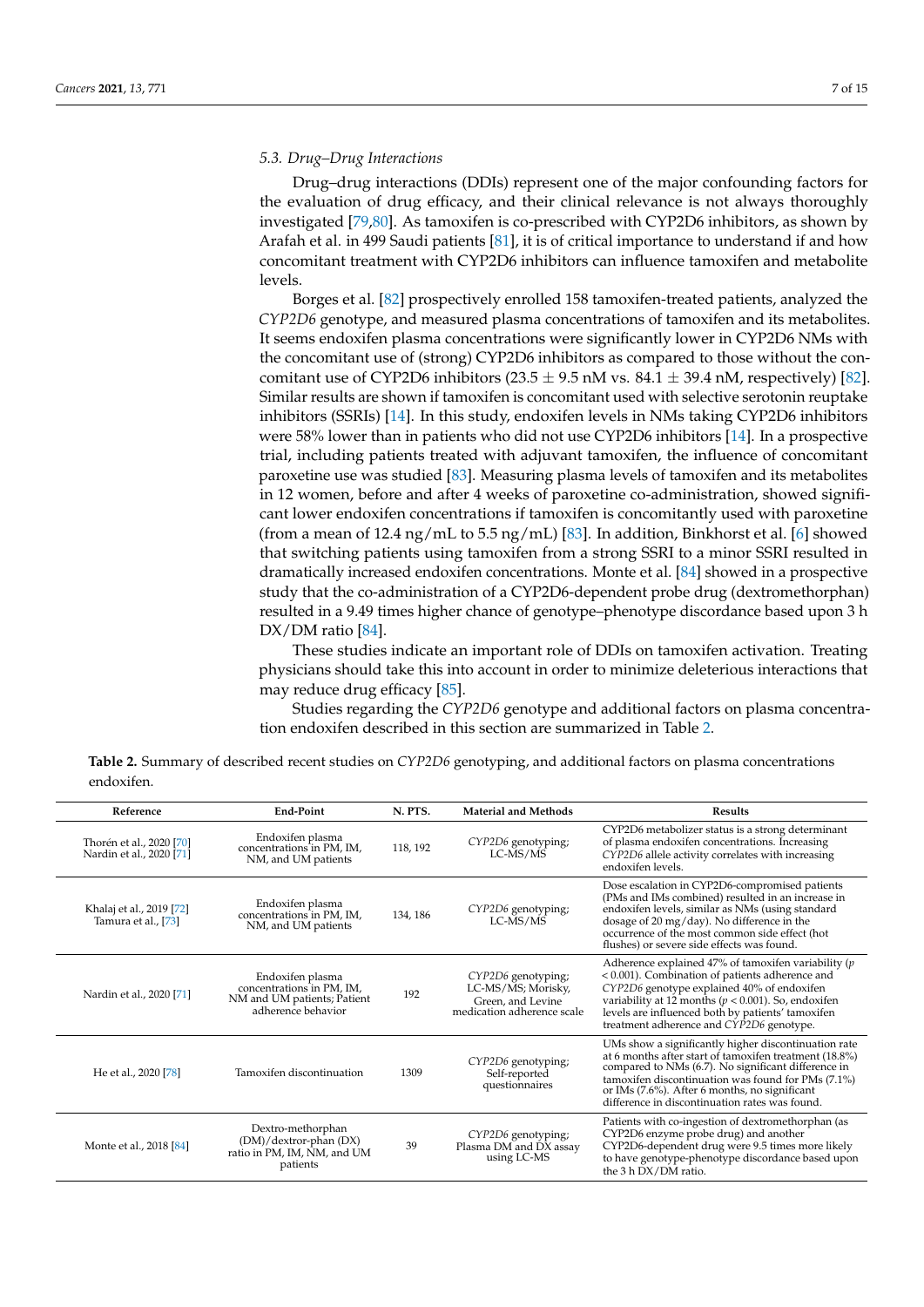## **6.** *CYP2D6* **Genotype and Outcome**

The main goal of preemptive *CYP2D6* genotyping is improving tamoxifen treatment outcome. As summarized in 2009 by Dezentje et al. [\[86\]](#page-13-17), studies published up to 2009 showed contradictory results. In 2018, a CPIC guideline on *CYP2D6* and tamoxifen was published [\[17\]](#page-10-11), indicating an added value of *CYP2D6* genotyping prior to tamoxifen therapy as assessed by this international group of experts. However, in 2019, the European Society for Medical Oncology (ESMO) strongly argues against the use of the *CYP2D6* genotype for determining tamoxifen dosage in a clinical setting [\[18\]](#page-10-12). We reviewed the literature for publications from 2018 to 2021 on *CYP2D6* and clinical outcome to see if new information has arisen.

#### *6.1. Positive Association CYP2D6 Genotype and Outcome*

In 2018, Brooks et al. [\[87\]](#page-13-18) showed that *CYP2D6* genotype was associated with breast cancer recurrence in patients treated with tamoxifen in an adjuvant setting. The *CYP2D6* genotype was determined in two groups of predominantly non-Hispanic white patients; 1514 contralateral breast cancer (CBC) cases and 2203 unilateral breast cancer controls. CYP2D6 NM patients with a first breast cancer and treated with tamoxifen had nearly a 40% lower risk of CBC compared to patients without tamoxifen treatment (AS  $\geq$  1, RR  $= 0.63$ ; 95% CI 0.51–0.78). The risk of CBC in IMs and PMs (AS < 1) was not reduced by tamoxifen treatment ( $RR = 0.95$  and  $RR = 1.18$ , respectively) as compared to IMs and PMs without tamoxifen treatment [\[87\]](#page-13-18). Despite a higher AS seemingly associated with a decreased recurrence risk of CBC, there was no significant difference in RR found between the metabolizer groups. The lack of information on *CYP2D6* copy number variations is an important limitation of this study; thereby, no identification of UMs was possible within the study population.

A prospective cohort study in 157 Egyptian metastatic breast cancer patients investigated the influence of *CYP2D6* polymorphisms on tamoxifen response after 6 months of tamoxifen treatment. Thirty carriers of *CYP2D6* variant alleles had progression within 6 months after the start of tamoxifen treatment, whereas fourteen patients achieved good clinical tamoxifen response after 6 months [\[88\]](#page-13-19). This suggests that patients with metastatic breast cancer carrying certain *CYP2D6* variant alleles have worse 6-month prognosis after tamoxifen treatment. A limitation of this study is the limited amount of allele variants (*n* = 4) genotyped, thereby increasing the chances of missing patients carrying non wild-type alleles. Tamoxifen is used as a treatment option for metastatic breast cancer instead of adjuvant therapy.

He et al. [\[78\]](#page-13-9) examined the association between *CYP2D6* genotype and breast cancer prognosis in 1309 Swedish breast cancer patients treated with tamoxifen. HRs were calculated in order to determine the association between CYP2D6 metabolizer status and breast cancer-specific mortality. This resulted in an HR of 2.59 for PMs (95% CI 1.01–6.67), 1.48 for IMs (95% CI 0.72–3.05), 1 for NMs (reference), and 4.52 for UMs (90% CI 1.42–14.37) [\[78\]](#page-13-9). Thus, both PMs and UMs have a worse prognosis for breast cancer compared to NMs after receiving a standard dose of tamoxifen. Other studies already provided evidence that PMs have a lower endoxifen level than NMs; therefore, worse prognosis is expected [\[70,](#page-13-1)[71\]](#page-13-2). Unlike PMs, UMs are expected to have a higher endoxifen level as compared to NMs and therefore should have a tamoxifen response after standard tamoxifen dosage. An explanation for the high HR for UMs might be higher endoxifen plasma concentrations, resulting in a higher frequency of adverse drug reactions (ADRs) and thereby higher discontinuation rates. It was shown that symptom-relieving drugs such as antinauseants, anxiolytics, and medications against hot flashes were more often used by UMs than by NMs [\[78\]](#page-13-9). Of note, no significant difference was found for PM and IMs compared to NMs for the use of symptom-relieving drugs. Additional analyses revealed that users of symptom-relieving drugs showed higher tamoxifen discontinuation rates [\[78\]](#page-13-9). There was a higher number of breast cancer mortality among patients who discontinued tamoxifen treatment [\[78\]](#page-13-9). Due to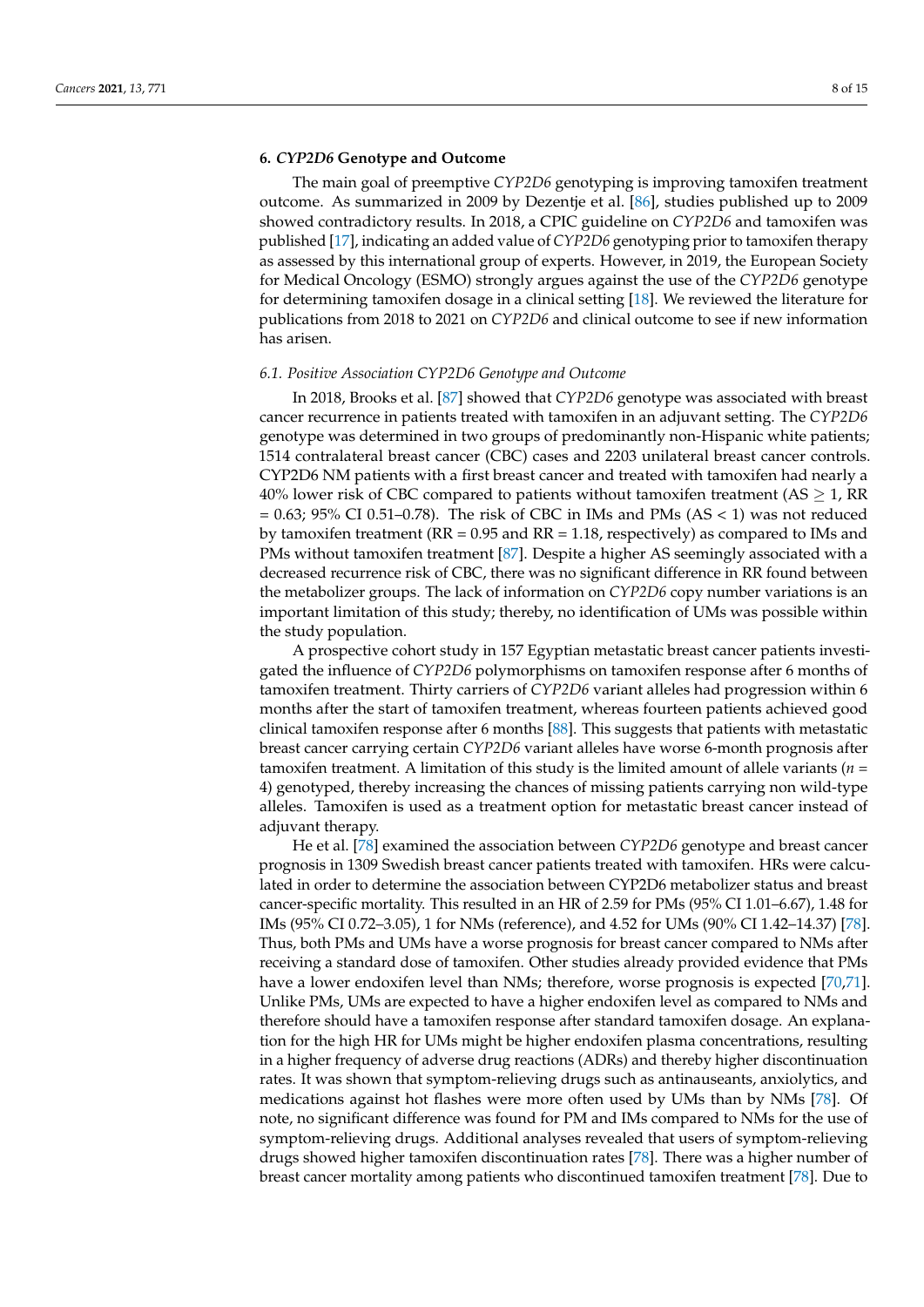the low proportion of UMs in the population, the study was underpowered to determine underlying causes of higher breast-cancer specific mortality rates in this specific group.

#### *6.2. No Association CYP2D6 Genotype and Outcome*

In 2019, Sanchez-Spitman et al. [\[89\]](#page-13-20) conducted a prospective clinical study in which 667 Dutch or Belgian breast cancer patients treated with adjuvant tamoxifen were enrolled. After *CYP2D6* genotyping, patients were classified into five different groups; UMs, NMs, hetEM (heterozygous EMs), IMs, and PMs. Patients with two fully active alleles were classified as NM, whereas patients with one fully active and one non-functional allele were classified as hetEM. The 3-year relapse-free survival (RFS) was compared between the combined group of PMs, IMs, and hetEMs (*n* = 316), and the combined group of NMs and UMs (*n* = 322). Univariable analysis showed no difference in RFS between the two combined groups [\[89\]](#page-13-20). Classification, either based on the suggested threshold of 5.9 ng/mL or by quartile, did not result in any significant association between endoxifen levels and RFS [\[89\]](#page-13-20). This study received criticism by various researchers. Goetz et al. [\[90\]](#page-13-21), Brauch et al. [\[91\]](#page-14-0), and Braal et al. [\[92\]](#page-14-1) stated that there were major issues regarding study design and statistical power. Firstly, patients included in this study received additional systemic therapy or switched to aromatase inhibitors instead of tamoxifen monotherapy in adjuvant setting. This may alter hazard for both early and late breast cancer events [\[90\]](#page-13-21). In addition, the anticipated effect size of  $HR = 2.0$  at 3 years was said to be overestimated, since studies with a longer clinical follow-up of 5 and 10 years were at the basis for this HR [\[91\]](#page-14-0). Moreover, the study was not powered to investigate the relationship between endoxifen concentrations and clinical outcome [\[92\]](#page-14-1). Gusella et al. [\[47\]](#page-11-17) stated that given the long time to recurrence of breast cancer, the short therapy duration and short followup might explain the negative results of this study. Moreover, the differences between the individual phenotype groups were not investigated. Of note, according the CPIC guidelines, hetEMs should have been classified as IMs; however, since hetEMs and IMs were combined in the same subgroup, this misclassification had a limited impact. A lack of impact of *CYP2D6* genotype on breast cancer-free survival (BCFS) was also reported by Rangel-Méndez et al. [\[93\]](#page-14-2). In this retrospective study, in 71 Mexican Mestizo patients receiving adjuvant tamoxifen treatment (20 mg/day), there was no statistical difference found in BCFS and recurrence risk between the NM/UM group (*n* = 56) and PM/IM group (*n* = 15) [\[93\]](#page-14-2). The limited sample size may have hindered the ability to find a significant association in this study [\[93\]](#page-14-2).

Hertz et al. [\[94\]](#page-14-3) conducted a retrospective PGx analysis based on 469 ER-positive Caucasian breast cancer patients treated with adjuvant tamoxifen monotherapy to investigate the association between low-activity *CYP2D6* genotype and recurrence-free survival (RFS). Patients with  $AS = 0$  (PMs) and patients with  $AS > 0$  (IM, NM, and UM) were compared; however, no association of *CYP2D6* status with RFS was found. After adjustment for relevant clinical covariates, analyses showed that a higher AS was associated with inferior RFS (HR: 1.43;  $p = 0.05$ ). In 476 breast cancer patients who did not receive adjuvant tamoxifen therapy, an AS > 0, as well as an increasing AS, were associated with superior RFS (HR = 0.41 and HR = 0.66, respectively;  $p = 0.0015$ ).

Tamura et al. [\[73\]](#page-13-4) examined the effect of *CYP2D6* genotype-guided tamoxifen dosing on progression-free survival (PFS) in 186 Japanese breast cancer patients. The PFS rates at 6 months did not differ between the increased dosage (ID) group (67.6%) and the regular dose (RD) group (66.7%). PFS curves of both arms did not significantly differ [\[73\]](#page-13-4). The 6 months PFS rate might not be adequate to assess the response by endocrine treatment of ER-positive metastatic breast cancer. Additionally, in this study, but also in the study of Sanchez-Spitman et al. [\[89\]](#page-13-20) and Rangel-Méndez et al. [\[93\]](#page-14-2), they did not make a distinction between non-functional and reduced function *CYP2D6* variant alleles. This resulted in combining PMs and IMs in the intervention arm.

Publications from 2018 to 2021 on *CYP2D6* and clinical outcome described in this section are summarized in Table [3.](#page-9-0)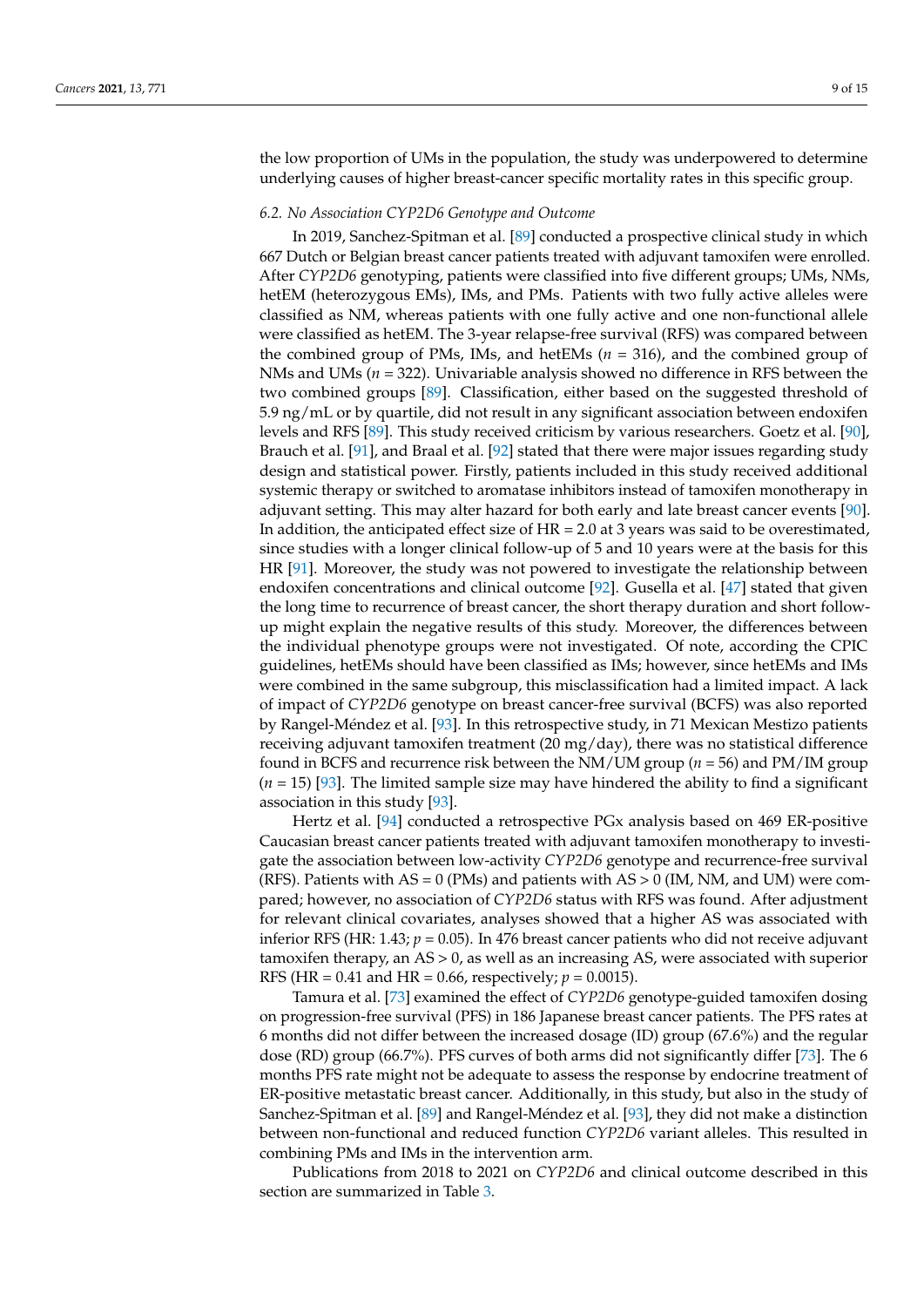<span id="page-9-0"></span>

| Reference                            | <b>End-Point</b>                                                            | N. PTS.                            | <b>Material and Methods</b>                                                                                             | <b>Results</b>                                                                                                                                                                                                                                                                                                                                                                                                                                              |
|--------------------------------------|-----------------------------------------------------------------------------|------------------------------------|-------------------------------------------------------------------------------------------------------------------------|-------------------------------------------------------------------------------------------------------------------------------------------------------------------------------------------------------------------------------------------------------------------------------------------------------------------------------------------------------------------------------------------------------------------------------------------------------------|
| Brooks et al., 2018 [87]             | Recurrence risk of<br>contralateral breast cancer                           | 1514<br>cases,<br>2203<br>controls | CYP2D6 genotyping;<br>population based<br>case-control study.                                                           | No significant difference in recurrence risk between<br>metabolizer groups ( $p = 0.09$ ). However, a trend of<br>decreasing CBC RR associated with tamoxifen<br>treatment, with increasing AS was shown.                                                                                                                                                                                                                                                   |
| Malash et al., 2020 [88]             | Frequency of CYP2D6 variant<br>alleles in responder vs.<br>refractory group | 157                                | CYP2D6 genotyping;<br>Patient assessment for<br>adverse events and tumor<br>response after 4, 8, 16 and<br>24 weeks     | Wild-type CYP2D6 was present in 113 of the patients;<br>62.0% in the refractory group and 82.1% in<br>responders. In 44 patients, CYP2D6 polymorphisms<br>were detected: 30 of them were refractory (68.2%)<br>and 14 were responders (31.8%). CYP2D6*3 and *4<br>were the most common CYP2D6 variants detected in<br>the refractory group (86.7%). CYP2D6*10/*10 and<br>*10/*3 were the most common variant diplotypes<br>(85.7%) in the responders group. |
| He et al., 2020 [78]                 | Breast cancer-specific<br>mortality                                         | 1309                               | CYP2D6 genotyping;                                                                                                      | Patients genotyped as PM and UM show worse<br>prognosis compared to NMs under standard<br>tamoxifen dosage (20 mg/day) (HR: 2.59, 95% CI<br>1.01-6.67 and HR: 4.52, 95% CI 1.42-14.37<br>respectively).                                                                                                                                                                                                                                                     |
| Sanchez-Spitman et al., 2019<br>[89] | Relapse-free survival                                                       | 667                                | CYP2D6 genotyping;<br>prospective CYPTAM<br>study using Cox regression<br>analysis.                                     | No significant difference in RFS between combined<br>groups of PMs + IMs + hetEMS and NMs + UMs<br>$(p = 0.944)$ .<br>Of note: This study was seriously criticized for several<br>reasons.                                                                                                                                                                                                                                                                  |
| Rangel-Méndez et al., 2020<br>$[93]$ | Breast cancer-free survival                                                 | 71                                 | CYP2D6 genotyping;<br>retrospective study, using<br>Kaplan-Meier method and<br>log-rank test to estimate<br><b>BCFS</b> | No difference in BCFS and recurrence risk between<br>combined group of NMs + UMs and PMs ( $p = 0.45$ )<br>and IMs ( $p = 0.55$ ).                                                                                                                                                                                                                                                                                                                          |
| Tamura et al., 2019 [73]             | Progression-free survival rate<br>at 6 months                               | 186                                | CYP2D6 genotyping;<br>A randomized, open-label,<br>multicenter, phase II study.                                         | No significant difference in PFS rate at 6 months<br>between increased dosage arm and regular dosage<br>arm (67,6% vs. 66,7%). Survival curves did not<br>significantly differ ( $p = 0.15$ ).                                                                                                                                                                                                                                                              |

**Table 3.** Summary of described recent studies on *CYP2D6* genotyping in relation to tamoxifen-related clinical outcome.

## **7. Conclusions**

CYP2D6 is the main enzyme in the conversion of the prodrug tamoxifen into its most important metabolite endoxifen. Currently, a plasma concentration endoxifen of 5.97 ng/mL is maintained to indicate the sufficient efficacy of tamoxifen treatment. Patients with reduced CYP2D6 activity due to genetic variations often fail to reach this limit. Tamoxifen dose increments in these CYP2D6 compromised patients result in higher plasma concentrations of endoxifen without a higher frequency of ADRs. In addition to the *CYP2D6* genotype, additional factors also seem to influence endoxifen levels, such as treatment adherence and drug–drug interactions, for example caused by the concomitant use of (strong) CYP2D6 inhibitors. In the last years, various prospective and retrospective studies were performed to examine the association between *CYP2D6* genotype and prognosis in (ER-positive) breast cancer patients, which led to, again, contradictory results. Some of these studies have been criticized, mainly because they were neither designed nor statistically powered to answer specific pharmacogenetic questions. Between 2018 and 2021, two studies provided evidence for a relation between *CYP2D6* genotype and breast cancer recurrence as well as breast cancer-specific mortality after tamoxifen treatment. In that same period, four studies reported no association with clinical outcome in tamoxifen treatment. Therefore, it seems that the controversy regarding the association of *CYP2D6* genotype and tamoxifen-related clinical outcome continues. In our opinion, this controversy will exist up until large randomized control trials will be performed.

**Author Contributions:** T.A.M.M., M.d.W., M.d.R., R.D., R.H.J.M., and R.H.N.v.S. discussed and wrote the manuscript. T.A.M.M., M.d.W. and R.H.N.v.S. generated figures and tables. All authors have read and agreed to the published version of the manuscript.

**Funding:** This research received no external funding.

**Institutional Review Board Statement:** Not applicable.

**Informed Consent Statement:** Not applicable.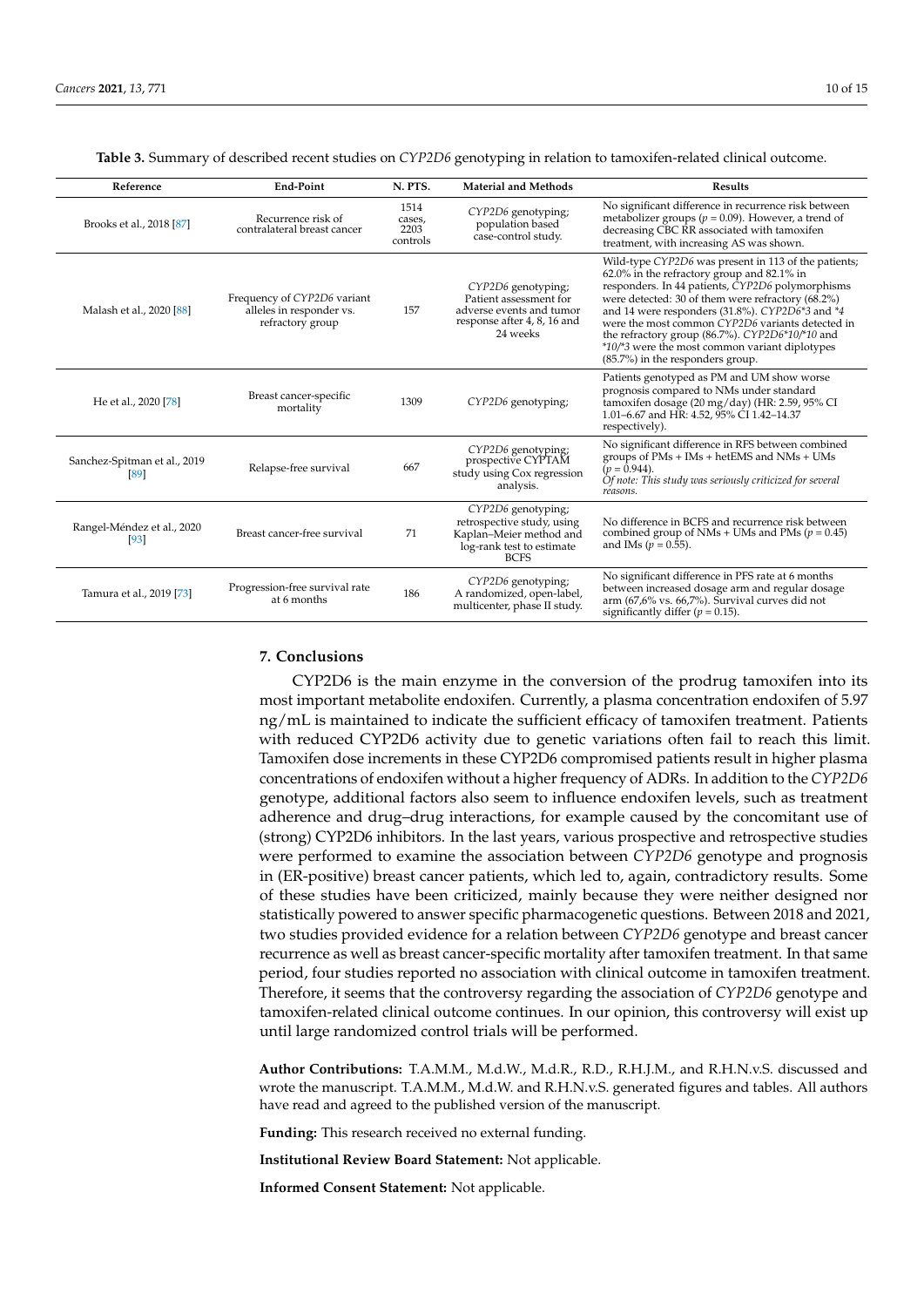**Data Availability Statement:** Not applicable.

**Conflicts of Interest:** The authors declare no conflict of interest.

### **References**

- <span id="page-10-0"></span>1. Jordan, V.C. Tamoxifen as the first targeted long-term adjuvant therapy for breast cancer. *Endocr. Relat. Cancer* **2014**, *21*, R235–R246. [\[CrossRef\]](http://doi.org/10.1530/ERC-14-0092)
- <span id="page-10-1"></span>2. Briest, S.; Stearns, V. Tamoxifen metabolism and its effect on endocrine treatment of breast cancer. *Clin. Adv. Hematol. Oncol.* **2009**, *7*, 185–192. [\[PubMed\]](http://www.ncbi.nlm.nih.gov/pubmed/19398943)
- <span id="page-10-2"></span>3. Jordan, V.C. Fourteenth Gaddum Memorial Lecture. A current view of tamoxifen for the treatment and prevention of breast cancer. *Br. J. Pharm.* **1993**, *110*, 507–517. [\[CrossRef\]](http://doi.org/10.1111/j.1476-5381.1993.tb13840.x)
- <span id="page-10-3"></span>4. Osborne, C.K. Tamoxifen in the treatment of breast cancer. *N. Engl. J. Med.* **1998**, *339*, 1609–1618. [\[CrossRef\]](http://doi.org/10.1056/NEJM199811263392207) [\[PubMed\]](http://www.ncbi.nlm.nih.gov/pubmed/9828250)
- <span id="page-10-4"></span>5. Dean, L. Tamoxifen therapy and CYP2D6 genotype. In *Medical Genetics Summaries [Internet]*; Pratt, V.M., Pirmohamed, M., Eds.; National Center for Biotechnology Information (US): Bethesda, MD, USA, 2014.
- <span id="page-10-16"></span>6. Binkhorst, L.; Bannink, M.; de Bruijn, P.; Ruit, J.; Droogendijk, H.; van Alphen, R.J.; den Boer, T.D.; Lam, M.H.; Jager, A.; van Gelder, T.; et al. Augmentation of endoxifen exposure in tamoxifen-treated women following SSRI switch. *Clin. Pharm.* **2016**, *55*, 249–255. [\[CrossRef\]](http://doi.org/10.1007/s40262-015-0315-x) [\[PubMed\]](http://www.ncbi.nlm.nih.gov/pubmed/26446141)
- 7. Binkhorst, L.; Kloth, J.S.L.; de Wit, A.S.; de Bruijn, P.; Lam, M.H.; Chaves, I.; Burger, H.; van Alphen, R.J.; Hamberg, P.; van Schaik, R.H.N.; et al. Circadian variation in tamoxifen pharmacokinetics in mice and breast cancer patients. *Breast Cancer Res. Treat.* **2015**, *152*, 119–128. [\[CrossRef\]](http://doi.org/10.1007/s10549-015-3452-x)
- 8. Braal, C.L.; Hussaarts, K.; Seuren, L.; Oomen-de Hoop, E.; de Bruijn, P.; Buck, S.A.J.; Bos, M.; Thijs-Visser, M.F.; Zuetenhorst, H.J.M.; Mathijssen-van Stein, D.; et al. Influence of green tea consumption on endoxifen steady-state concentration in breast cancer patients treated with tamoxifen. *Breast Cancer Res. Treat.* **2020**, *184*, 107–113. [\[CrossRef\]](http://doi.org/10.1007/s10549-020-05829-6)
- 9. Hussaarts, K.; Hurkmans, D.P.; Oomen-de Hoop, E.; van Harten, L.J.; Berghuis, S.; van Alphen, R.J.; Spierings, L.E.A.; van Rossum-Schornagel, Q.C.; Vastbinder, M.B.; van Schaik, R.H.N.; et al. Impact of curcumin (with or without piperine) on the pharmacokinetics of tamoxifen. *Cancers* **2019**, *11*, 403. [\[CrossRef\]](http://doi.org/10.3390/cancers11030403)
- <span id="page-10-5"></span>10. Mueller-Schoell, A.; Klopp-Schulze, L.; Schroth, W.; Mürdter, T.; Michelet, R.; Brauch, H.; Huisinga, W.; Joerger, M.; Neven, P.; Koolen, S.L.W.; et al. Obesity alters endoxifen plasma levels in young breast cancer patients: A pharmacometric simulation approach. *Clin. Pharmacol. Ther.* **2020**, *108*, 661–670. [\[CrossRef\]](http://doi.org/10.1002/cpt.1960)
- <span id="page-10-6"></span>11. Roden, D.M.; McLeod, H.L.; Relling, M.V.; Williams, M.S.; Mensah, G.A.; Peterson, J.F.; Van Driest, S.L. Pharmacogenomics. *Lancet* **2019**, *394*, 521–532. [\[CrossRef\]](http://doi.org/10.1016/S0140-6736(19)31276-0)
- 12. FDA. Table of Pharmacogenetic Associations. Available online: [https://www.fda.gov/medical-devices/precision-medicine/](https://www.fda.gov/medical-devices/precision-medicine/table-pharmacogenetic-associations) [table-pharmacogenetic-associations](https://www.fda.gov/medical-devices/precision-medicine/table-pharmacogenetic-associations) (accessed on 26 October 2020).
- <span id="page-10-7"></span>13. Henricks, L.M.; Lunenburg, C.; de Man, F.M.; Meulendijks, D.; Frederix, G.W.J.; Kienhuis, E.; Creemers, G.J.; Baars, A.; Dezentjé, V.O.; Imholz, A.L.T.; et al. DPYD genotype-guided dose individualisation of fluoropyrimidine therapy in patients with cancer: A prospective safety analysis. *Lancet Oncol.* **2018**, *19*, 1459–1467. [\[CrossRef\]](http://doi.org/10.1016/S1470-2045(18)30686-7)
- <span id="page-10-8"></span>14. Jin, Y.; Desta, Z.; Stearns, V.; Ward, B.; Ho, H.; Lee, K.H.; Skaar, T.; Storniolo, A.M.; Li, L.; Araba, A.; et al. CYP2D6 genotype, antidepressant use, and tamoxifen metabolism during adjuvant breast cancer treatment. *J. Natl. Cancer Inst.* **2005**, *97*, 30–39. [\[CrossRef\]](http://doi.org/10.1093/jnci/dji005)
- <span id="page-10-9"></span>15. Goetz, M.P.; Rae, J.M.; Suman, V.J.; Safgren, S.L.; Ames, M.M.; Visscher, D.W.; Reynolds, C.; Couch, F.J.; Lingle, W.L.; Flockhart, D.A.; et al. Pharmacogenetics of tamoxifen biotransformation is associated with clinical outcomes of efficacy and hot flashes. *J. Clin. Oncol.* **2005**, *23*, 9312–9318. [\[CrossRef\]](http://doi.org/10.1200/JCO.2005.03.3266) [\[PubMed\]](http://www.ncbi.nlm.nih.gov/pubmed/16361630)
- <span id="page-10-10"></span>16. Rae, J.M.; Goetz, M.P.; Hayes, D.F.; Ingle, J.N.; Li, L.; Storniolo, A.M.; Stearns, V.; Flockhart, D.A. CYP2D6 genotype and tamoxifen response. *Breast Cancer Res.* **2005**, *7*, E6. [\[CrossRef\]](http://doi.org/10.1186/bcr1297)
- <span id="page-10-11"></span>17. Goetz, M.P.; Sangkuhl, K.; Guchelaar, H.J.; Schwab, M.; Province, M.; Whirl-Carrillo, M.; Symmans, W.F.; McLeod, H.L.; Ratain, M.J.; Zembutsu, H.; et al. Clinical Pharmacogenetics Implementation Consortium (CPIC) guideline for CYP2D6 and tamoxifen therapy. *Clin. Pharmacol. Ther.* **2018**, *103*, 770–777. [\[CrossRef\]](http://doi.org/10.1002/cpt.1007)
- <span id="page-10-12"></span>18. Cardoso, F.; Kyriakides, S.; Ohno, S.; Penault-Llorca, F.; Poortmans, P.; Rubio, I.T.; Zackrisson, S.; Senkus, E.; ESMO Guidelines Committee. Early breast cancer: ESMO Clinical Practice Guidelines for diagnosis, treatment and follow-up. *Ann. Oncol.* **2019**, *30*, 1194–1220. [\[CrossRef\]](http://doi.org/10.1093/annonc/mdz173)
- <span id="page-10-13"></span>19. Regan, M.M.; Leyland-Jones, B.; Bouzyk, M.; Pagani, O.; Tang, W.; Kammler, R.; Dell'orto, P.; Biasi, M.O.; Thürlimann, B.; Lyng, M.B.; et al. CYP2D6 genotype and tamoxifen response in postmenopausal women with endocrine-responsive breast cancer: The breast international group 1-98 trial. *J. Natl. Cancer Inst.* **2012**, *104*, 441–451. [\[CrossRef\]](http://doi.org/10.1093/jnci/djs125)
- <span id="page-10-14"></span>20. Rae, J.M.; Drury, S.; Hayes, D.F.; Stearns, V.; Thibert, J.N.; Haynes, B.P.; Salter, J.; Sestak, I.; Cuzick, J.; Dowsett, M.; et al. CYP2D6 and UGT2B7 genotype and risk of recurrence in tamoxifen-treated breast cancer patients. *J. Natl. Cancer Inst.* **2012**, *104*, 452–460. [\[CrossRef\]](http://doi.org/10.1093/jnci/djs126) [\[PubMed\]](http://www.ncbi.nlm.nih.gov/pubmed/22395643)
- <span id="page-10-15"></span>21. Kelly, C.M.; Pritchard, K.I. CYP2D6 genotype as a marker for benefit of adjuvant tamoxifen in postmenopausal women: Lessons learned. *J. Natl. Cancer Inst.* **2012**, *104*, 427–428. [\[CrossRef\]](http://doi.org/10.1093/jnci/djs139) [\[PubMed\]](http://www.ncbi.nlm.nih.gov/pubmed/22395645)
- 22. Stanton, V., Jr. Re: CYP2D6 genotype and tamoxifen response in postmenopausal women with endocrine-responsive breast cancer: The Breast International Group 1-98 trial. *J. Natl. Cancer Inst.* **2012**, *104*, 1265–1266. [\[CrossRef\]](http://doi.org/10.1093/jnci/djs305)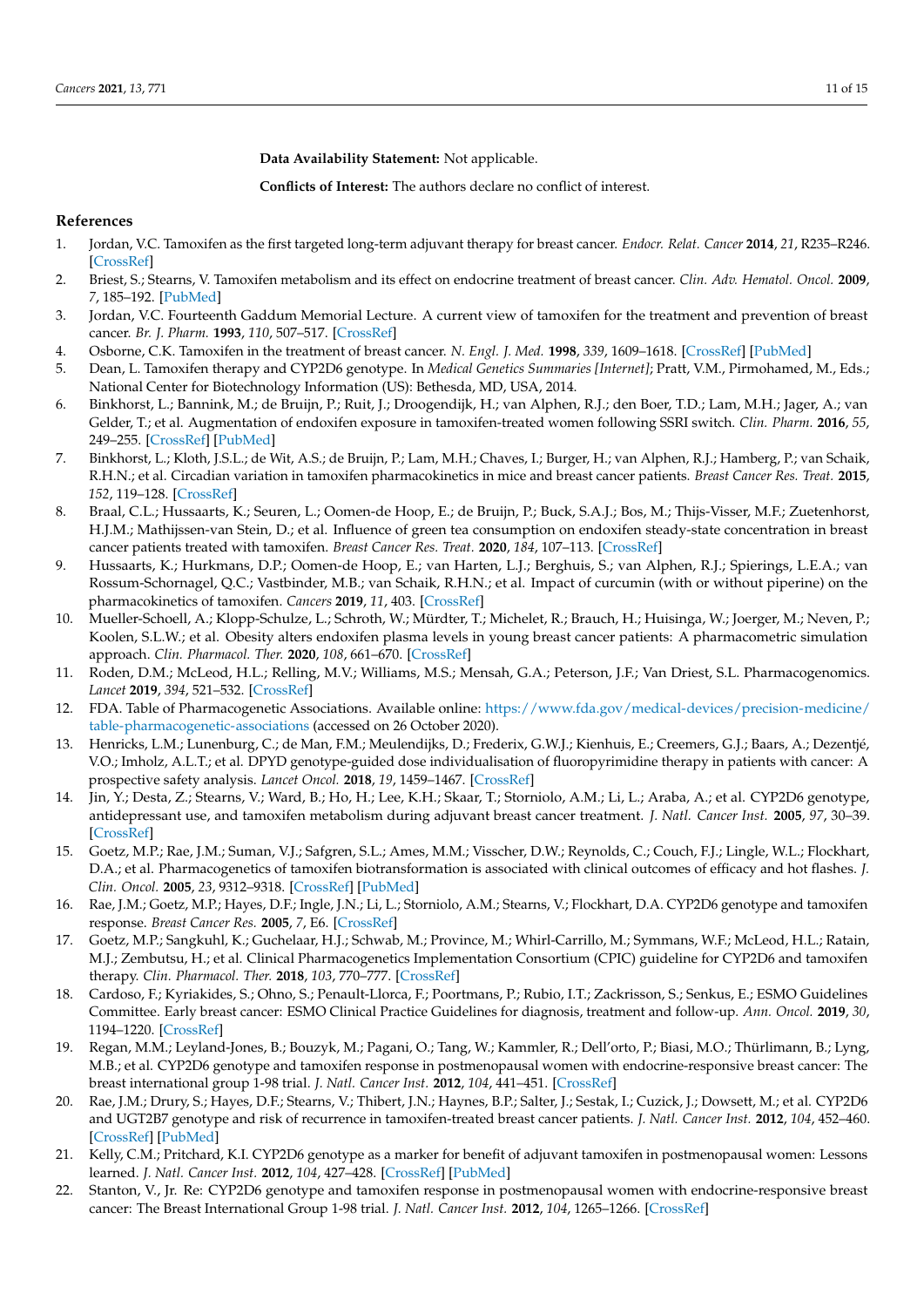- 23. Pharoah, P.D.; Abraham, J.; Caldas, C. Re: CYP2D6 genotype and tamoxifen response in postmenopausal women with endocrineresponsive breast cancer: The Breast International Group 1-98 trial and Re: CYP2D6 and UGT2B7 genotype and risk of recurrence in tamoxifen-treated breast cancer patients. *J. Natl. Cancer Inst.* **2012**, *104*, 1263–1264. [\[CrossRef\]](http://doi.org/10.1093/jnci/djs312) [\[PubMed\]](http://www.ncbi.nlm.nih.gov/pubmed/22851268)
- <span id="page-11-0"></span>24. Nakamura, Y.; Ratain, M.J.; Cox, N.J.; McLeod, H.L.; Kroetz, D.L.; Flockhart, D.A. Re: CYP2D6 genotype and tamoxifen response in postmenopausal women with endocrine-responsive breast cancer: The Breast International Group 1-98 trial. *J. Natl. Cancer Inst.* **2012**, *104*, 1264. [\[CrossRef\]](http://doi.org/10.1093/jnci/djs304)
- <span id="page-11-1"></span>25. Province, M.A.; Goetz, M.P.; Brauch, H.; Flockhart, D.A.; Hebert, J.M.; Whaley, R.; Suman, V.J.; Schroth, W.; Winter, S.; Zembutsu, H.; et al. CYP2D6 genotype and adjuvant tamoxifen: Meta-analysis of heterogeneous study populations. *Clin. Pharmacol. Ther.* **2014**, *95*, 216–227. [\[CrossRef\]](http://doi.org/10.1038/clpt.2013.186)
- 26. Jung, J.A.; Lim, H.S. Association between CYP2D6 genotypes and the clinical outcomes of adjuvant tamoxifen for breast cancer: A meta-analysis. *Pharmacogenomics* **2014**, *15*, 49–60. [\[CrossRef\]](http://doi.org/10.2217/pgs.13.221)
- 27. Zeng, Z.; Liu, Y.; Liu, Z.; You, J.; Chen, Z.; Wang, J.; Peng, Q.; Xie, L.; Li, R.; Li, S.; et al. CYP2D6 polymorphisms influence tamoxifen treatment outcomes in breast cancer patients: A meta-analysis. *Cancer Chemother. Pharm.* **2013**, *72*, 287–303. [\[CrossRef\]](http://doi.org/10.1007/s00280-013-2195-9)
- 28. Lum, D.W.; Perel, P.; Hingorani, A.D.; Holmes, M.V. CYP2D6 genotype and tamoxifen response for breast cancer: A systematic review and meta-analysis. *PLoS ONE* **2013**, *8*, e76648. [\[CrossRef\]](http://doi.org/10.1371/journal.pone.0076648)
- <span id="page-11-2"></span>29. Cronin-Fenton, D.P.; Damkier, P.; Lash, T.L. Metabolism and transport of tamoxifen in relation to its effectiveness: New perspectives on an ongoing controversy. *Future Oncol.* **2014**, *10*, 107–122. [\[CrossRef\]](http://doi.org/10.2217/fon.13.168)
- <span id="page-11-3"></span>30. WHO. Cancer Tomorrow. Available online: [https://gco.iarc.fr/tomorrow/graphic-isotype?type=0&type\\_sex=0&mode=](https://gco.iarc.fr/tomorrow/graphic-isotype?type=0&type_sex=0&mode=population&sex=2&populations=900&cancers=20&age_group=value&apc_male=0&apc_female=0&single_unit=500000&print=0) [population&sex=2&populations=900&cancers=20&age\\_group=value&apc\\_male=0&apc\\_female=0&single\\_unit=500000](https://gco.iarc.fr/tomorrow/graphic-isotype?type=0&type_sex=0&mode=population&sex=2&populations=900&cancers=20&age_group=value&apc_male=0&apc_female=0&single_unit=500000&print=0) [&print=0](https://gco.iarc.fr/tomorrow/graphic-isotype?type=0&type_sex=0&mode=population&sex=2&populations=900&cancers=20&age_group=value&apc_male=0&apc_female=0&single_unit=500000&print=0) (accessed on 19 September 2020).
- <span id="page-11-4"></span>31. Saladores, P.H.; Precht, J.C.; Schroth, W.; Brauch, H.; Schwab, M. Impact of metabolizing enzymes on drug response of endocrine therapy in breast cancer. *Expert Rev. Mol. Diagn.* **2013**, *13*, 349–365. [\[CrossRef\]](http://doi.org/10.1586/erm.13.26)
- <span id="page-11-5"></span>32. Shagufta; Ahmad, I. Tamoxifen a pioneering drug: An update on the therapeutic potential of tamoxifen derivatives. *Eur. J. Med. Chem.* **2018**, *1443*, 515–531. [\[CrossRef\]](http://doi.org/10.1016/j.ejmech.2017.11.056) [\[PubMed\]](http://www.ncbi.nlm.nih.gov/pubmed/29207335)
- <span id="page-11-6"></span>33. Bradford, L.D. CYP2D6 allele frequency in European Caucasians, Asians, Africans and their descendants. *Pharmacogenomics* **2002**, *3*, 229–243. [\[CrossRef\]](http://doi.org/10.1517/14622416.3.2.229) [\[PubMed\]](http://www.ncbi.nlm.nih.gov/pubmed/11972444)
- <span id="page-11-7"></span>34. McKusick, V.A.; Hamosh, A. Cytochrome P450, Subfamily IID, Polypeptide 6; CYP2D6. Available online: [https://www.omim.](https://www.omim.org/entry/124030) [org/entry/124030](https://www.omim.org/entry/124030) (accessed on 29 September 2020).
- <span id="page-11-8"></span>35. PharmVar. Cyp2d6. Available online: <https://www.pharmvar.org/gene/cyp2d6> (accessed on 29 September 2020).
- <span id="page-11-9"></span>36. Sachse, C.; Brockmöller, J.; Bauer, S.; Roots, I. Cytochrome P450 2D6 variants in a Caucasian population: Allele frequencies and phenotypic consequences. *Am. J. Hum. Genet.* **1997**, *60*, 284–295.
- <span id="page-11-10"></span>37. Hicks, J.K.; Swen, J.J.; Gaedigk, A. Challenges in CYP2D6 phenotype assignment from genotype data: A critical assessment and call for standardization. *Curr. Drug Metab.* **2014**, *15*, 218–232. [\[CrossRef\]](http://doi.org/10.2174/1389200215666140202215316) [\[PubMed\]](http://www.ncbi.nlm.nih.gov/pubmed/24524666)
- <span id="page-11-11"></span>38. CPIC. Final Consensus CYP2D6 Genotype to Phenotype Table-March. 2019. Available online: [https://cpicpgx.org/wp-content/](https://cpicpgx.org/wp-content/uploads/2019/03/Final-Consensus-CYP2D6-genotype-to-phenotype-table_-final_Mar2019.pdf) [uploads/2019/03/Final-Consensus-CYP2D6-genotype-to-phenotype-table\\_-final\\_Mar2019.pdf](https://cpicpgx.org/wp-content/uploads/2019/03/Final-Consensus-CYP2D6-genotype-to-phenotype-table_-final_Mar2019.pdf) (accessed on 29 September 2020).
- <span id="page-11-12"></span>39. Caudle, K.E.; Sangkuhl, K.; Whirl-Carrillo, M.; Swen, J.J.; Haidar, C.E.; Klein, T.E.; Gammal, R.S.; Relling, M.V.; Scott, S.A.; Hertz, D.L.; et al. Standardizing CYP2D6 genotype to phenotype translation: Consensus recommendations from the Clinical Pharmacogenetics Implementation Consortium and Dutch Pharmacogenetics Working Group. *Clin. Transl. Sci.* **2020**, *13*, 116–124. [\[CrossRef\]](http://doi.org/10.1111/cts.12692) [\[PubMed\]](http://www.ncbi.nlm.nih.gov/pubmed/31647186)
- <span id="page-11-13"></span>40. Lee, C.I.; Low, S.K.; Maldonado, R.; Fox, P.; Balakrishnar, B.; Coulter, S.; de Bruijn, P.; Koolen, S.L.W.; Gao, B.; Lynch, J.; et al. Simplified phenotyping of CYP2D6 for tamoxifen treatment using the N-desmethyl-tamoxifen/ endoxifen ratio. *Breast* **2020**, *54*, 229–234. [\[CrossRef\]](http://doi.org/10.1016/j.breast.2020.10.008)
- <span id="page-11-14"></span>41. Binkhorst, L.; Mathijssen, R.H.; Jager, A.; van Gelder, T. Individualization of tamoxifen therapy: Much more than just CYP2D6 genotyping. *Cancer Treat. Rev.* **2015**, *41*, 289–299. [\[CrossRef\]](http://doi.org/10.1016/j.ctrv.2015.01.002)
- 42. Binkhorst, L.; van Gelder, T.; Mathijssen, R.H. Individualization of tamoxifen treatment for breast carcinoma. *Clin. Pharmacol.* **2012**, *92*, 431–433. [\[CrossRef\]](http://doi.org/10.1038/clpt.2012.94) [\[PubMed\]](http://www.ncbi.nlm.nih.gov/pubmed/22910442)
- 43. Helland, T.; Henne, N.; Bifulco, E.; Naume, B.; Borgen, E.; Kristensen, V.N.; Kvaløy, J.T.; Lash, T.L.; Alnæs, G.I.G.; van Schaik, R.H.; et al. Serum concentrations of active tamoxifen metabolites predict long-term survival in adjuvantly treated breast cancer patients. *Breast Cancer Res.* **2017**, *19*, 125. [\[CrossRef\]](http://doi.org/10.1186/s13058-017-0916-4)
- <span id="page-11-15"></span>44. De Vries Schultink, A.H.M.; Huitema, A.D.R.; Beijnen, J.H. Therapeutic Drug Monitoring of endoxifen as an alternative for CYP2D6 genotyping in individualizing tamoxifen therapy. *Breast* **2018**, *42*, 38–40. [\[CrossRef\]](http://doi.org/10.1016/j.breast.2018.08.100)
- <span id="page-11-16"></span>45. de Graan, A.J.; Teunissen, S.F.; de Vos, F.Y.; Loos, W.J.; van Schaik, R.H.; de Jongh, F.E.; de Vos, A.I.; van Alphen, R.J.; van der Holt, B.; Verweij, J.; et al. Dextromethorphan as a phenotyping test to predict endoxifen exposure in patients on tamoxifen treatment. *J. Clin. Oncol.* **2011**, *29*, 3240–3246. [\[CrossRef\]](http://doi.org/10.1200/JCO.2010.32.9839)
- 46. Opdam, F.L.; Modak, A.S.; Gelderblom, H.; Guchelaar, H.J. Further characterization of a <sup>13</sup>C-dextromethorphan breath test for CYP2D6 phenotyping in breast cancer patients on tamoxifen therapy. *J. Breath Res.* **2015**, *9*, 026003. [\[CrossRef\]](http://doi.org/10.1088/1752-7155/9/2/026003)
- <span id="page-11-17"></span>47. Gusella, M.; Pasini, F.; Corso, B.; Bertolaso, L.; De Rosa, G.; Falci, C.; Modena, Y.; Barile, C.; Da Corte, Z.D.; Fraccon, A.; et al. Predicting steady-state endoxifen plasma concentrations in breast cancer patients by CYP2D6 genotyping or phenotyping. Which approach is more reliable? *Pharm. Res. Perspect.* **2020**, *8*, e00646. [\[CrossRef\]](http://doi.org/10.1002/prp2.646) [\[PubMed\]](http://www.ncbi.nlm.nih.gov/pubmed/32813313)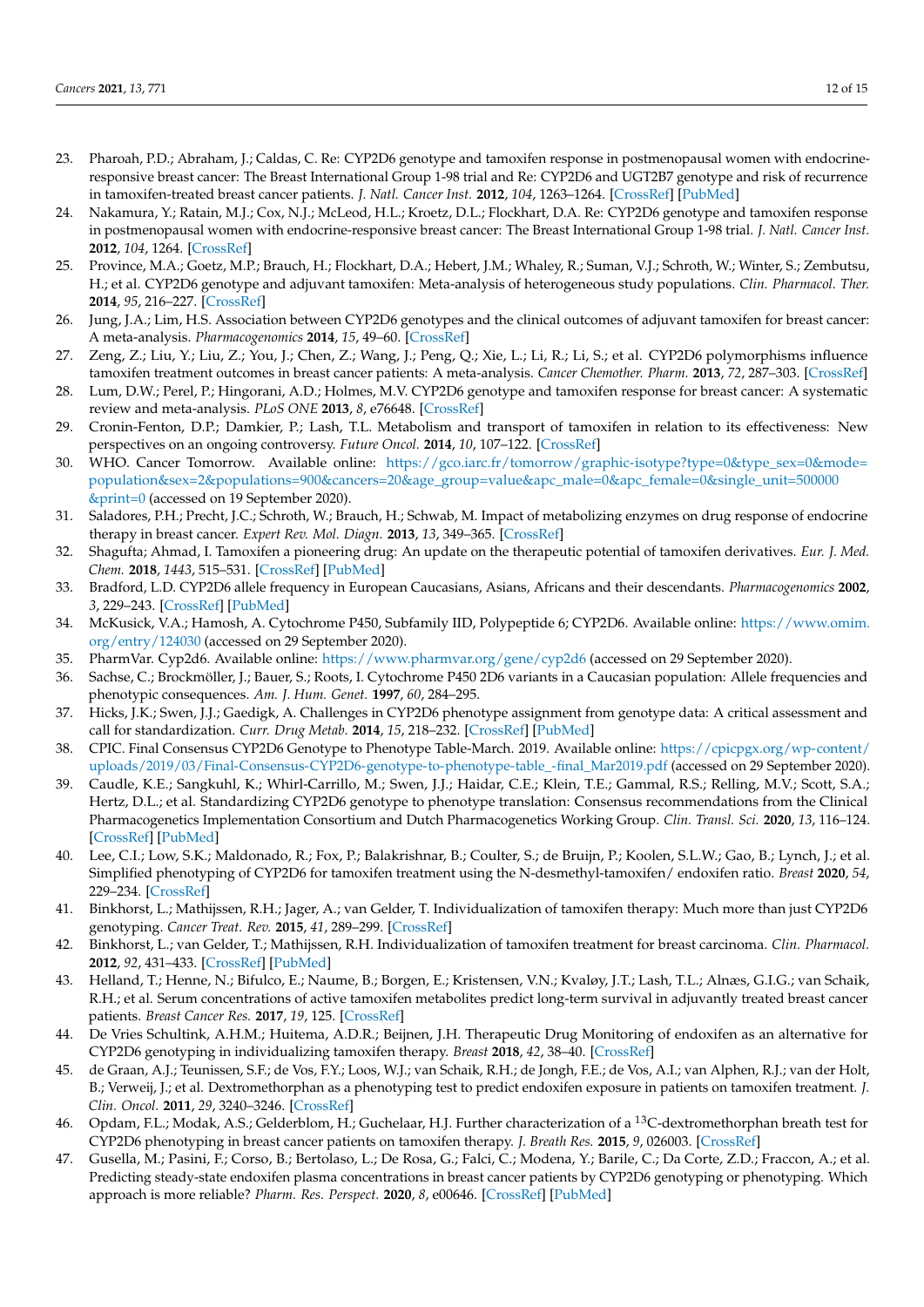- <span id="page-12-0"></span>48. Johänning, J.; Kröner, P.; Thomas, M.; Zanger, U.M.; Nörenberg, A.; Eichelbaum, M.; Schwab, M.; Brauch, H.; Schroth, W.; Mürdter, T.E. The formation of estrogen-like tamoxifen metabolites and their influence on enzyme activity and gene expression of ADME genes. *Arch. Toxicol.* **2018**, *92*, 1099–1112. [\[CrossRef\]](http://doi.org/10.1007/s00204-017-2147-y) [\[PubMed\]](http://www.ncbi.nlm.nih.gov/pubmed/29285606)
- <span id="page-12-1"></span>49. Mürdter, T.E.; Schroth, W.; Bacchus-Gerybadze, L.; Winter, S.; Heinkele, G.; Simon, W.; Fasching, P.A.; Fehm, T.; German, T.; Group, A.I.C.; et al. Activity levels of tamoxifen metabolites at the estrogen receptor and the impact of genetic polymorphisms of phase I and II enzymes on their concentration levels in plasma. *Clin. Pharmacol.* **2011**, *89*, 708–717. [\[CrossRef\]](http://doi.org/10.1038/clpt.2011.27) [\[PubMed\]](http://www.ncbi.nlm.nih.gov/pubmed/21451508)
- <span id="page-12-11"></span>50. Saladores, P.; Mürdter, T.; Eccles, D.; Chowbay, B.; Zgheib, N.K.; Winter, S.; Ganchev, B.; Eccles, B.; Gerty, S.; Tfayli, A.; et al. Tamoxifen metabolism predicts drug concentrations and outcome in premenopausal patients with early breast cancer. *Pharm. J.* **2015**, *15*, 84–94. [\[CrossRef\]](http://doi.org/10.1038/tpj.2014.34) [\[PubMed\]](http://www.ncbi.nlm.nih.gov/pubmed/25091503)
- 51. Manish, M.; Lynn, A.M.; Mishra, S. Cytochrome P450 2C9 polymorphism: Effect of amino acid substitutions on protein flexibility in the presence of tamoxifen. *Comput. Biol. Chem.* **2020**, *84*, 107166. [\[CrossRef\]](http://doi.org/10.1016/j.compbiolchem.2019.107166) [\[PubMed\]](http://www.ncbi.nlm.nih.gov/pubmed/31785970)
- 52. Sanchez Spitman, A.B.; Moes, D.; Gelderblom, H.; Dezentje, V.O.; Swen, J.J.; Guchelaar, H.J. Effect of CYP3A4\*22, CYP3A5\*3, and CYP3A combined genotypes on tamoxifen metabolism. *Eur. J. Clin. Pharm.* **2017**, *73*, 1589–1598. [\[CrossRef\]](http://doi.org/10.1007/s00228-017-2323-2)
- 53. Puszkiel, A.; Arellano, C.; Vachoux, C.; Evrard, A.; Le Morvan, V.; Boyer, J.C.; Robert, J.; Delmas, C.; Dalenc, F.; Debled, M.; et al. Model-based quantification of impact of genetic polymorphisms and co-medications on pharmacokinetics of tamoxifen and six metabolites in breast cancer. *Clin. Pharmacol.* **2020**. [\[CrossRef\]](http://doi.org/10.1002/cpt.2077)
- 54. Lim, J.S.; Sutiman, N.; Muerdter, T.E.; Singh, O.; Cheung, Y.B.; Ng, R.C.; Yap, Y.S.; Wong, N.S.; Ang, P.C.; Dent, R.; et al. Association of CYP2C19\*2 and associated haplotypes with lower norendoxifen concentrations in tamoxifen-treated Asian breast cancer patients. *Br. J. Clin. Pharm.* **2016**, *81*, 1142–1152. [\[CrossRef\]](http://doi.org/10.1111/bcp.12886)
- 55. Ruiter, R.; Bijl, M.J.; van Schaik, R.H.; Berns, E.M.; Hofman, A.; Coebergh, J.W.; van Noord, C.; Visser, L.E.; Stricker, B.H. CYP2C19\*2 polymorphism is associated with increased survival in breast cancer patients using tamoxifen. *Pharmacogenomics* **2010**, *11*, 1367–1375. [\[CrossRef\]](http://doi.org/10.2217/pgs.10.112) [\[PubMed\]](http://www.ncbi.nlm.nih.gov/pubmed/21047200)
- 56. Van Schaik, R.H.; Kok, M.; Sweep, F.C.; van Vliet, M.; van Fessem, M.; Meijer-van Gelder, M.E.; Seynaeve, C.; Lindemans, J.; Wesseling, J.; Van 't Veer, L.J.; et al. The CYP2C19\*2 genotype predicts tamoxifen treatment outcome in advanced breast cancer patients. *Pharmacogenomics* **2011**, *12*, 1137–1146. [\[CrossRef\]](http://doi.org/10.2217/pgs.11.54) [\[PubMed\]](http://www.ncbi.nlm.nih.gov/pubmed/21830868)
- 57. Beelen, K.; Opdam, M.; Severson, T.M.; Koornstra, R.H.; Vincent, A.D.; Hauptmann, M.; van Schaik, R.H.; Berns, E.M.; Vermorken, J.B.; van Diest, P.J.; et al. CYP2C19 2 predicts substantial tamoxifen benefit in postmenopausal breast cancer patients randomized between adjuvant tamoxifen and no systemic treatment. *Breast Cancer Res. Treat.* **2013**, *139*, 649–655. [\[CrossRef\]](http://doi.org/10.1007/s10549-013-2568-0) [\[PubMed\]](http://www.ncbi.nlm.nih.gov/pubmed/23736997)
- <span id="page-12-2"></span>58. Powers, J.L.; Buys, S.S.; Fletcher, D.; Melis, R.; Johnson-Davis, K.L.; Lyon, E.; Malmberg, E.M.; McMillin, G.A. Multigene and drug interaction approach for tamoxifen metabolite patterns reveals possible involvement of CYP2C9, CYP2C19, and ABCB1. *J. Clin. Pharm.* **2016**, *56*, 1570–1581. [\[CrossRef\]](http://doi.org/10.1002/jcph.771) [\[PubMed\]](http://www.ncbi.nlm.nih.gov/pubmed/27198207)
- <span id="page-12-3"></span>59. Khan, B.A.; Robinson, R.; Fohner, A.E.; Muzquiz, L.I.; Schilling, B.D.; Beans, J.A.; Olnes, M.J.; Trawicki, L.; Frydenlund, H.; Laukes, C.; et al. Cytochrome P450 genetic variation associated with tamoxifen biotransformation in american indian and alaska native people. *Clin. Transl. Sci.* **2018**, *11*, 312–321. [\[CrossRef\]](http://doi.org/10.1111/cts.12542) [\[PubMed\]](http://www.ncbi.nlm.nih.gov/pubmed/29436156)
- 60. Damkier, P.; Kjærsgaard, A.; Barker, K.A.; Cronin-Fenton, D.; Crawford, A.; Hellberg, Y.; Janssen, E.A.M.; Langefeld, C.; Ahern, T.P.; Lash, T.L. CYP2C19\*2 and CYP2C19\*17 variants and effect of tamoxifen on breast cancer recurrence: Analysis of the International Tamoxifen Pharmacogenomics Consortium dataset. *Sci. Rep.* **2017**, *7*, 7727. [\[CrossRef\]](http://doi.org/10.1038/s41598-017-08091-x)
- <span id="page-12-5"></span>61. Lim, J.S.; Chen, X.A.; Singh, O.; Yap, Y.S.; Ng, R.C.; Wong, N.S.; Wong, M.; Lee, E.J.; Chowbay, B. Impact of CYP2D6, CYP3A5, CYP2C9 and CYP2C19 polymorphisms on tamoxifen pharmacokinetics in Asian breast cancer patients. *Br. J. Clin. Pharm.* **2011**, *71*, 737–750. [\[CrossRef\]](http://doi.org/10.1111/j.1365-2125.2011.03905.x)
- <span id="page-12-4"></span>62. Ahmed, J.H.; Makonnen, E.; Fotoohi, A.; Aseffa, A.; Howe, R.; Aklillu, E. CYP2D6 genotype predicts plasma concentrations of tamoxifen metabolites in Ethiopian breast cancer patients. *Cancers* **2019**, *11*, 1353. [\[CrossRef\]](http://doi.org/10.3390/cancers11091353)
- <span id="page-12-6"></span>63. Cronin-Fenton, D.P.; Damkier, P. Tamoxifen and CYP2D6: A controversy in pharmacogenetics. *Adv. Pharm.* **2018**, *83*, 65–91.
- <span id="page-12-7"></span>64. Lazarus, P.; Blevins-Primeau, A.S.; Zheng, Y.; Sun, D. Potential role of UGT pharmacogenetics in cancer treatment and prevention: Focus on tamoxifen. *Ann. N. Y. Acad. Sci.* **2009**, *1155*, 99–111. [\[CrossRef\]](http://doi.org/10.1111/j.1749-6632.2009.04114.x) [\[PubMed\]](http://www.ncbi.nlm.nih.gov/pubmed/19250197)
- <span id="page-12-8"></span>65. Sutiman, N.; Lim, J.S.L.; Muerdter, T.E.; Singh, O.; Cheung, Y.B.; Ng, R.C.H.; Yap, Y.S.; Wong, N.S.; Ang, P.C.S.; Dent, R.; et al. Pharmacogenetics of UGT1A4, UGT2B7 and UGT2B15 and their influence on tamoxifen disposition in Asian breast cancer patients. *Clin. Pharm.* **2016**, *55*, 1239–1250. [\[CrossRef\]](http://doi.org/10.1007/s40262-016-0402-7)
- <span id="page-12-9"></span>66. Sanchez-Spitman, A.B.; Dezentjé, V.O.; Swen, J.J.; Moes, D.; Gelderblom, H.; Guchelaar, H.J. Genetic polymorphisms of 3' untranslated region of SULT1A1 and their impact on tamoxifen metabolism and efficacy. *Breast Cancer Res. Treat.* **2018**, *172*, 401–411. [\[CrossRef\]](http://doi.org/10.1007/s10549-018-4923-7)
- <span id="page-12-10"></span>67. Madlensky, L.; Natarajan, L.; Tchu, S.; Pu, M.; Mortimer, J.; Flatt, S.W.; Nikoloff, D.M.; Hillman, G.; Fontecha, M.R.; Lawrence, H.J.; et al. Tamoxifen metabolite concentrations, CYP2D6 genotype, and breast cancer outcomes. *Clin. Pharmacol.* **2011**, *89*, 718–725. [\[CrossRef\]](http://doi.org/10.1038/clpt.2011.32)
- <span id="page-12-12"></span>68. Dezentjé, V.O.; Opdam, F.L.; Gelderblom, H.; Hartigh den, J.; Van der Straaten, T.; Vree, R.; Maartense, E.; Smorenburg, C.H.; Putter, H.; Dieudonné, A.S.; et al. CYP2D6 genotype- and endoxifen-guided tamoxifen dose escalation increases endoxifen serum concentrations without increasing side effects. *Breast Cancer Res. Treat.* **2015**, *153*, 583–590. [\[CrossRef\]](http://doi.org/10.1007/s10549-015-3562-5) [\[PubMed\]](http://www.ncbi.nlm.nih.gov/pubmed/26369533)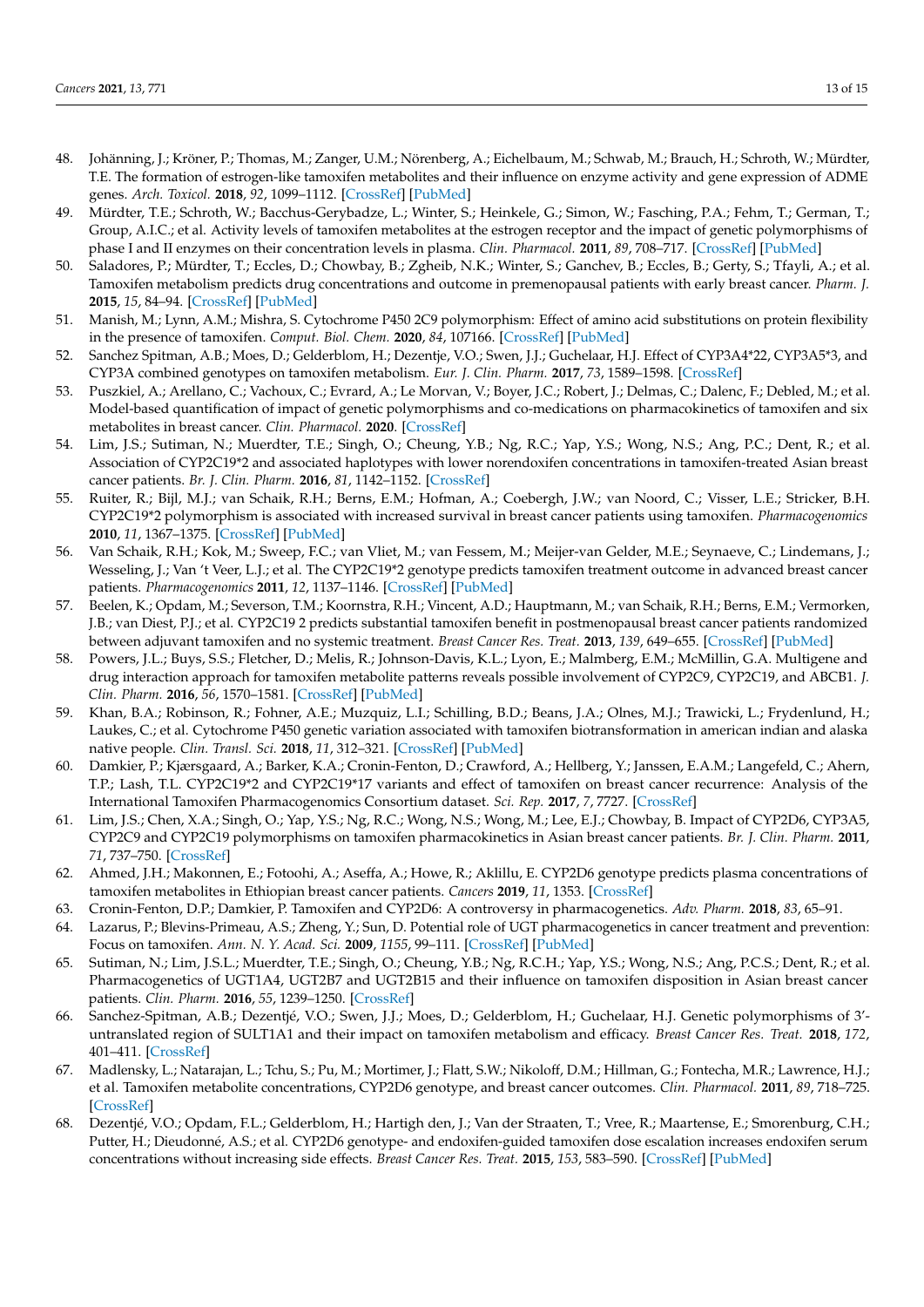- <span id="page-13-0"></span>69. Sanchez-Spitman, A.B.; Moes, D.A.R.; Swen, J.J.; Dezentjé, V.O.; Lambrechts, D.; Neven, P.; Gelderblom, H.; Guchelaar, H.J. Exposure-response analysis of endoxifen serum concentrations in early-breast cancer. *Cancer Chemother. Pharm.* **2020**, *85*, 1141–1152. [\[CrossRef\]](http://doi.org/10.1007/s00280-020-04089-x)
- <span id="page-13-1"></span>70. Thorén, L.; Lindh, J.D.; Ackehed, G.; Kringen, M.K.; Hall, P.; Bergh, J.; Molden, E.; Margolin, S.; Eliasson, E. Impairment of endoxifen formation in tamoxifen-treated premenopausal breast cancer patients carrying reduced-function CYP2D6 alleles. *Br. J. Clin. Pharm.* **2020**. [\[CrossRef\]](http://doi.org/10.1111/bcp.14500) [\[PubMed\]](http://www.ncbi.nlm.nih.gov/pubmed/32713032)
- <span id="page-13-2"></span>71. Nardin, J.M.; Schroth, W.; Almeida, T.A.; Mürdter, T.; Picolotto, S.; Vendramini, E.C.L.; Hoppe, R.; Kogin, J.P.; Miqueleto, D.; de Moraes, S.D.R.; et al. The influences of adherence to tamoxifen and CYP2D6pharmacogenetics on plasma concentrations of the active metabolite (Z)-endoxifen in breast cancer. *Clin. Transl. Sci.* **2020**, *13*, 284–292. [\[CrossRef\]](http://doi.org/10.1111/cts.12707)
- <span id="page-13-3"></span>72. Khalaj, Z.; Baratieh, Z.; Nikpour, P.; Schwab, M.; Schaeffeler, E.; Mokarian, F.; Khanahmad, H.; Salehi, R.; Mürdter, T.E.; Salehi, M. Clinical Trial: CYP2D6 related dose escalation of tamoxifen in breast cancer patients with Iranian ethnic background resulted in increased concentrations of tamoxifen and its metabolites. *Front. Pharm.* **2019**, *10*, 530. [\[CrossRef\]](http://doi.org/10.3389/fphar.2019.00530) [\[PubMed\]](http://www.ncbi.nlm.nih.gov/pubmed/31178724)
- <span id="page-13-4"></span>73. Tamura, K.; Imamura, C.K.; Takano, T.; Saji, S.; Yamanaka, T.; Yonemori, K.; Takahashi, M.; Tsurutani, J.; Nishimura, R.; Sato, K.; et al. CYP2D6 genotype-guided tamoxifen dosing in hormone receptor-positive metastatic breast cancer (TARGET-1): A randomized, open-label, phase II study. *J. Clin. Oncol.* **2020**, *38*, 558–566. [\[CrossRef\]](http://doi.org/10.1200/JCO.19.01412)
- <span id="page-13-5"></span>74. Irvin, W.J., Jr.; Walko, C.M.; Weck, K.E.; Ibrahim, J.G.; Chiu, W.K.; Dees, E.C.; Moore, S.G.; Olajide, O.A.; Graham, M.L.; Canale, S.T.; et al. Genotype-guided tamoxifen dosing increases active metabolite exposure in women with reduced CYP2D6 metabolism: A multicenter study. *J. Clin. Oncol.* **2011**, *29*, 3232–3239. [\[CrossRef\]](http://doi.org/10.1200/JCO.2010.31.4427)
- <span id="page-13-6"></span>75. Welzen, M.E.; Dezentjé, V.O.; van Schaik, R.H.; Colbers, A.P.; Guchelaar, H.J.; van Erp, N.P.; den Hartigh, J.; Burger, D.M.; van Laarhoven, H.W. The effect of tamoxifen dose increment in patients with impaired CYP2D6 activity. *Drug Monit.* **2015**, *37*, 501–507. [\[CrossRef\]](http://doi.org/10.1097/FTD.0000000000000195)
- <span id="page-13-7"></span>76. Martinez de Dueñas, E.; Ochoa Aranda, E.; Blancas Lopez-Barajas, I.; Ferrer Magdalena, T.; Bandrés Moya, F.; Chicharro García, L.M.; Gómez Capilla, J.A.; Zafra Ceres, M.; de Haro, T.; Romero Llorens, R.; et al. Adjusting the dose of tamoxifen in patients with early breast cancer and CYP2D6 poor metabolizer phenotype. *Breast* **2014**, *23*, 400–406. [\[CrossRef\]](http://doi.org/10.1016/j.breast.2014.02.008)
- <span id="page-13-8"></span>77. Braal, L.; Jager, A.; Lommen, K.M.; Oomen-de Hoop, E.; De Bruijn, P.; Vastbinder, M.B.; Van Rossum-Schornagel, Q.C.; Thijs-Visser, M.F.; Van Alphen, R.J.; Struik, E.M.; et al. 191P Therapeutic drug monitoring of tamoxifen to improve adjuvant treatment of hormone sensitive breast cancer: The TOTAM study. *Ann. Oncol.* **2020**, *31*, S303–S339. [\[CrossRef\]](http://doi.org/10.1016/j.annonc.2020.08.313)
- <span id="page-13-9"></span>78. He, W.; Grassmann, F.; Eriksson, M.; Eliasson, E.; Margolin, S.; Thorén, L.; Hall, P.; Czene, K. CYP2D6 genotype predicts tamoxifen discontinuation and prognosis in patients with breast cancer. *J. Clin. Oncol.* **2020**, *38*, 548–557. [\[CrossRef\]](http://doi.org/10.1200/JCO.19.01535)
- <span id="page-13-10"></span>79. Beijnen, J.H.; Schellens, J.H. Drug interactions in oncology. *Lancet Oncol.* **2004**, *5*, 489–496. [\[CrossRef\]](http://doi.org/10.1016/S1470-2045(04)01528-1)
- <span id="page-13-11"></span>80. Blower, P.; de Wit, R.; Goodin, S.; Aapro, M. Drug-drug interactions in oncology: Why are they important and can they be minimized? *Crit. Rev. Oncol. Hematol.* **2005**, *55*, 117–142. [\[CrossRef\]](http://doi.org/10.1016/j.critrevonc.2005.03.007)
- <span id="page-13-12"></span>81. Arafah, A.; Yakout, K.; Rehman, M.U.; Mohammed Alsharif, A.; AlJawadi, M.H.; Al-Omar, H.A. Prevalence of the co-prescription of tamoxifen and CYP2D6 inhibitors in Saudi population: A cross sectional study. *Saudi Pharm. J.* **2020**, *28*, 440–444. [\[CrossRef\]](http://doi.org/10.1016/j.jsps.2020.02.004)
- <span id="page-13-13"></span>82. Borges, S.; Desta, Z.; Li, L.; Skaar, T.C.; Ward, B.A.; Nguyen, A.; Jin, Y.; Storniolo, A.M.; Nikoloff, D.M.; Wu, L.; et al. Quantitative effect of CYP2D6 genotype and inhibitors on tamoxifen metabolism: Implication for optimization of breast cancer treatment. *Clin. Pharmacol.* **2006**, *80*, 61–74. [\[CrossRef\]](http://doi.org/10.1016/j.clpt.2006.03.013)
- <span id="page-13-14"></span>83. Stearns, V.; Johnson, M.D.; Rae, J.M.; Morocho, A.; Novielli, A.; Bhargava, P.; Hayes, D.F.; Desta, Z.; Flockhart, D.A. Active tamoxifen metabolite plasma concentrations after coadministration of tamoxifen and the selective serotonin reuptake inhibitor paroxetine. *J. Natl. Cancer Inst.* **2003**, *95*, 1758–1764. [\[CrossRef\]](http://doi.org/10.1093/jnci/djg108)
- <span id="page-13-15"></span>84. Monte, A.A.; West, K.; McDaniel, K.T.; Flaten, H.K.; Saben, J.; Shelton, S.; Abdelmawla, F.; Bushman, L.R.; Williamson, K.; Abbott, D.; et al. CYP2D6 genotype phenotype discordance due to drug-drug interaction. *Clin. Pharmacol.* **2018**, *104*, 933–939. [\[CrossRef\]](http://doi.org/10.1002/cpt.1135) [\[PubMed\]](http://www.ncbi.nlm.nih.gov/pubmed/29882961)
- <span id="page-13-16"></span>85. Del Re, M.; Citi, V.; Crucitta, S.; Rofi, E.; Belcari, F.; van Schaik, R.H.; Danesi, R. Pharmacogenetics of CYP2D6 and tamoxifen therapy: Light at the end of the tunnel? *Pharm. Res.* **2016**, *107*, 398–406. [\[CrossRef\]](http://doi.org/10.1016/j.phrs.2016.03.025) [\[PubMed\]](http://www.ncbi.nlm.nih.gov/pubmed/27060675)
- <span id="page-13-17"></span>86. Dezentjé, V.O.; Guchelaar, H.J.; Nortier, J.W.; van de Velde, C.J.; Gelderblom, H. Clinical implications of CYP2D6 genotyping in tamoxifen treatment for breast cancer. *Clin. Cancer Res.* **2009**, *15*, 15–21. [\[CrossRef\]](http://doi.org/10.1158/1078-0432.CCR-08-2006) [\[PubMed\]](http://www.ncbi.nlm.nih.gov/pubmed/19118028)
- <span id="page-13-18"></span>87. Brooks, J.D.; Comen, E.A.; Reiner, A.S.; Orlow, I.; Leong, S.F.; Liang, X.; Mellemkjær, L.; Knight, J.A.; Lynch, C.F.; John, E.M.; et al. CYP2D6 phenotype, tamoxifen, and risk of contralateral breast cancer in the WECARE Study. *Breast Cancer Res.* **2018**, *20*, 149. [\[CrossRef\]](http://doi.org/10.1186/s13058-018-1083-y)
- <span id="page-13-19"></span>88. Malash, I.; Mansour, O.; Shaarawy, S.; Abdellateif, M.S.; Omar, A.; Gaafer, R.; Zekri, A.N.; Ahmed, O.S.; Bahnassy, A. The Role of CYP2D6 Polymorphisms in Determining Response to Tamoxifen in Metastatic Breast Cancer Patients: Review and Egyptian Experience. *Asian Pac. J. Cancer Prev.* **2020**, *21*, 3619–3625. [\[CrossRef\]](http://doi.org/10.31557/APJCP.2020.21.12.3619)
- <span id="page-13-20"></span>89. Sanchez-Spitman, A.; Dezentjé, V.; Swen, J.; Moes, D.; Böhringer, S.; Batman, E.; van Druten, E.; Smorenburg, C.; van Bochove, A.; Zeillemaker, A.; et al. Tamoxifen pharmacogenetics and metabolism: Results from the prospective CYPTAM study. *J. Clin. Oncol.* **2019**, *37*, 636–646. [\[CrossRef\]](http://doi.org/10.1200/JCO.18.00307)
- <span id="page-13-21"></span>90. Goetz, M.P.; Suman, V.J.; Nakamura, Y.; Kiyotani, K.; Jordan, V.C.; Ingle, J.N. Tamoxifen metabolism and breast cancer recurrence: A question unanswered by CYPTAM. *J. Clin. Oncol.* **2019**, *37*, 1982–1983. [\[CrossRef\]](http://doi.org/10.1200/JCO.19.00504) [\[PubMed\]](http://www.ncbi.nlm.nih.gov/pubmed/31211604)